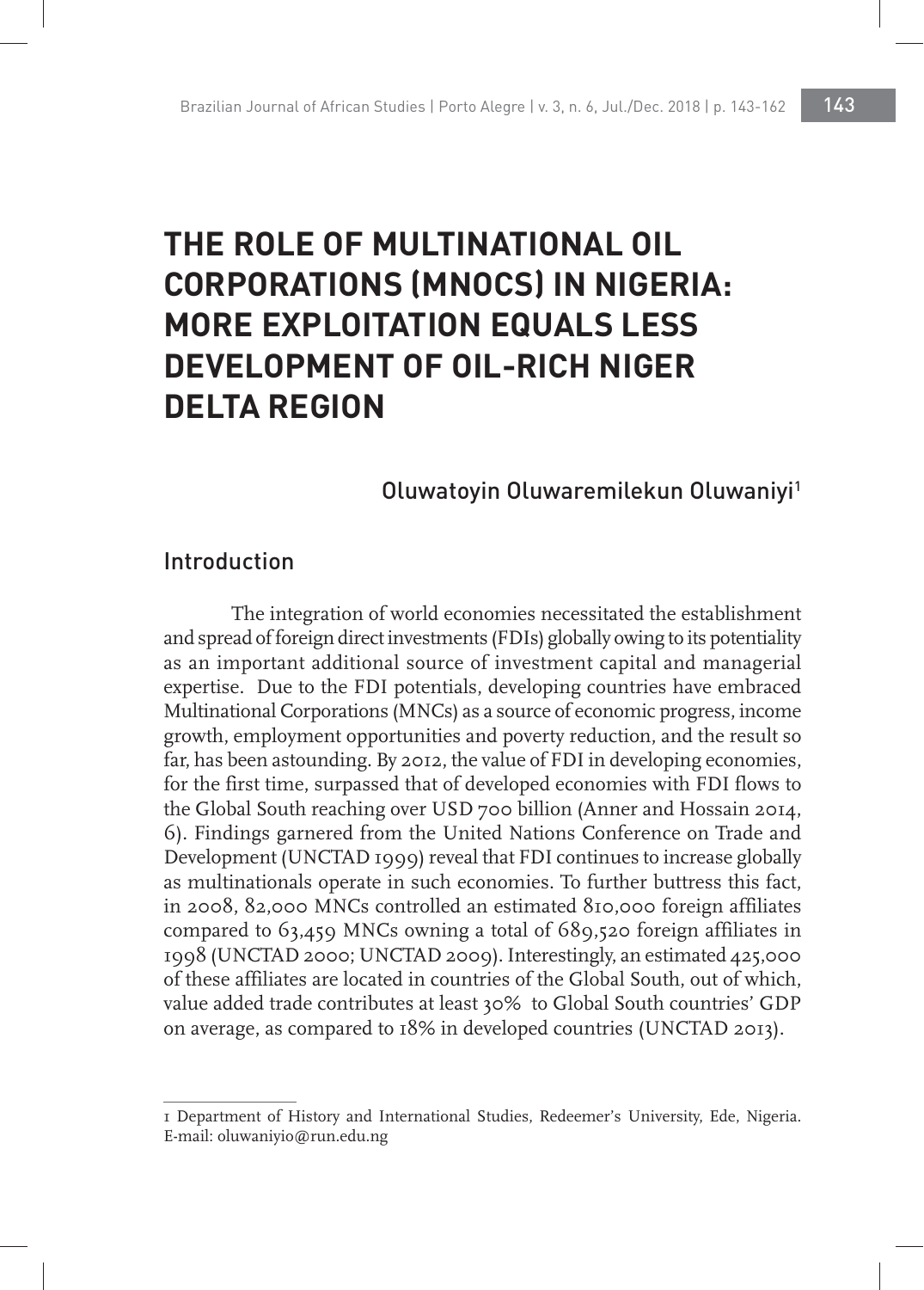Nigeria is not exempted from the integration of developing economies into the global capitalist system. The origin of Nigeria's integration can be traced to the influx of MNCs in the manufacturing and banking sectors during the colonial era. But by 1956, the discovery of crude oil in Oloibiri by Shell D'Archy, expanded the integration into the extractive sector and Multinational Oil Corporations (MNOCs) emerged as the main extractive bodies (Oluwaniyi 2010). From 1956, crude oil in the Niger Delta region has been central to Nigeria's political economy, accounting for over 90% of its foreign revenue, defining its place in ' international relations' (Raji; Yusuf and Samuel 2013, 24; Soremekun 2011, 99).

Though some scholars have associated multinational oil corporations with the development of host states, Niger Delta region continues to languish in deep poverty. The oil-rich communities fail to enjoy benefits commensurate to the profits gained by the levels of exploration of crude oil and exploitation in the region. This paradox further underlines the violent crisis perpetrated by frustrated youth in the region (Obi and Rustad 2011). Likewise, Angola, Equatorial Guinea, and Sudan are also among the top five sub-Saharan African oil exporters but, in terms of development, their performance have been dismal (UNCTAD 2007). The effects of MNOCs' presence have triggered debates on the extent to which they have contributed to the development or under-development in the region. It is against this background that it has become extremely pertinent to evaluate, in concrete terms, the effects of MNOCs' activities in the Niger Delta region. The objectives of this paper include, to analyse the extent to which multinational oil corporations have delivered on their larger expectations in the Niger Delta region, the role of the state in mediating or perpetuating crises between the MNOCs and the oil-rich communities, and impacts on relations in the region.

The study is an outcome of various field research studies across Delta, Bayelsa and River States, which were the most volatile areas in the Niger Delta, from 2004 till 2015. The studies employed both personal interviews and focus group discussions with affected locals, civil society groups and ex-militants. The communities include; Okerenkoko, which hosts Chevron-Texaco and SPDC; and Kokodiagbene, which hosts SPDC. Both are Ijaw communities in Gbaramatu Kingdom, Delta State; Otuasega in Ogbia local government area of Bayelsa State hosts SPDC, Peremabiri hosts SPDC and AGIP pipelines), and Olugbobiri hosts SPDC and NAOC, They are in Southern Ijaw local government, Bayelsa State; Bukuma hosts SPDC, AGIP and Liquified Natural Gas (LNG) Company; Bakana. hosts Eroton Exploration and Production Limited (formerly hosted by SPDC) and Bille in Degema local government.; and Kegbare Dere in Gokana local government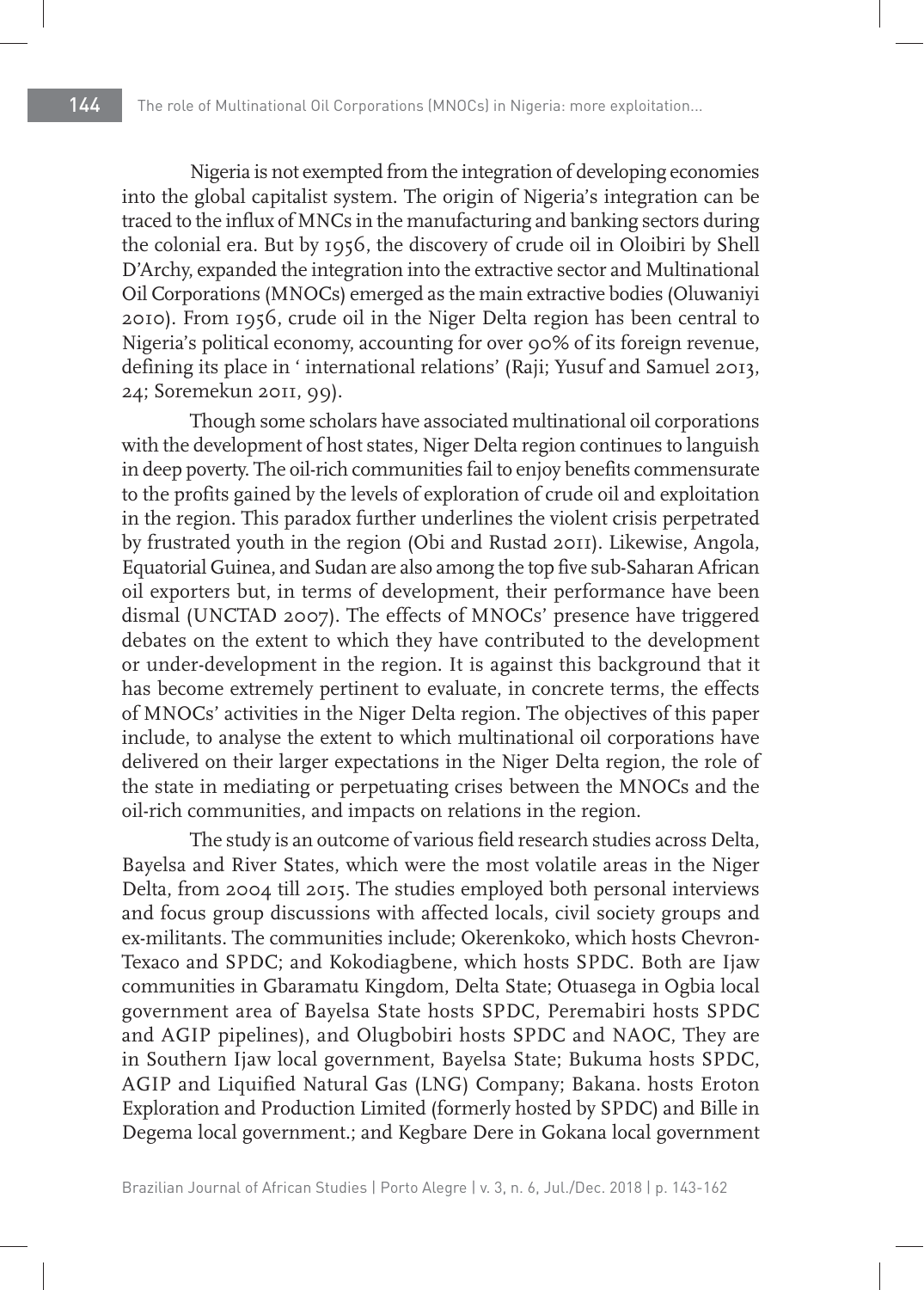in Ogoniland, Rivers State, both have SPDC pipelines passed through their communities. The communities provide enough evidence to buttress the relationship between the MNOCs' activities and the underdevelopment of the oil-rich region.

Aside the introduction, section two focuses on a broad conceptual analysis of MNCs. Section three engages in the contextual analysis of MNOCs' operations in the Niger Delta while section four critically analyses the effects of MNOCs' operations in the region, citing primary data and the role of the State in consolidating and reinforcing the negative effects. Section five explores the current realities in the region in the aftermath of the amnesty programme. Section five is the conclusion.

# MNOCs in the Niger Delta Region

The Niger Delta, which is the hub of oil and gas production, is one of the world's largest wetlands covering some 70,000km<sup>2</sup>, formed by the accumulation of sedimentary deposits transported by the Niger and Benue Rivers (Azaiki 2007, 1; World Bank Report 1993, 1). This does not infer that all oil producing states constitute the Niger Delta region (Ejovi et al 2014, 142). In this context, the Niger Delta refers to areas identified with deltaic characteristics in the southern part of Nigeria, which include; Bayelsa, Rivers and Delta States and parts of Akwa Ibom, Cross River, Edo and Ondo States (Oluwaniyi 2017).

The swampy terrain and fragile ecology, comprising extensive lowland tropical and fresh forests, aquatic ecosystem and biodiversity, basically form the region's pre-existing political economy and define the livelihoods of the local people as farmers, fishers, traders, food processors and local manufacturers of items linked to the principal subsistence economies (Amnesty International 2011). In fact, in pre-colonial and colonial eras, palm oil, a major agricultural produce in the region, served as a major source of export, foreign exchange, as well as, income for farmers<sup>2</sup>. But the emergence of crude oil and the dependence on MNOCs' extractive activities in the region have changed the economic base of the Nigerian state.

In 1956, Shell D' Archy (now SPDC) discovered crude oil in Oloibiri, now Bayelsa State, and by 1958, it was available in commercial quantities through SPDC's distribution of its oil acreage to other oil multinationals,

<sup>2</sup> Interview with Chief Mrs Josephine Ogoba, Warri 10 August 2006; Mrs Victoria Abadi, the Kokodiagbene Women leader, 5 March 2009; and Chief Azulu in Olugbobiri, 7 March 2013.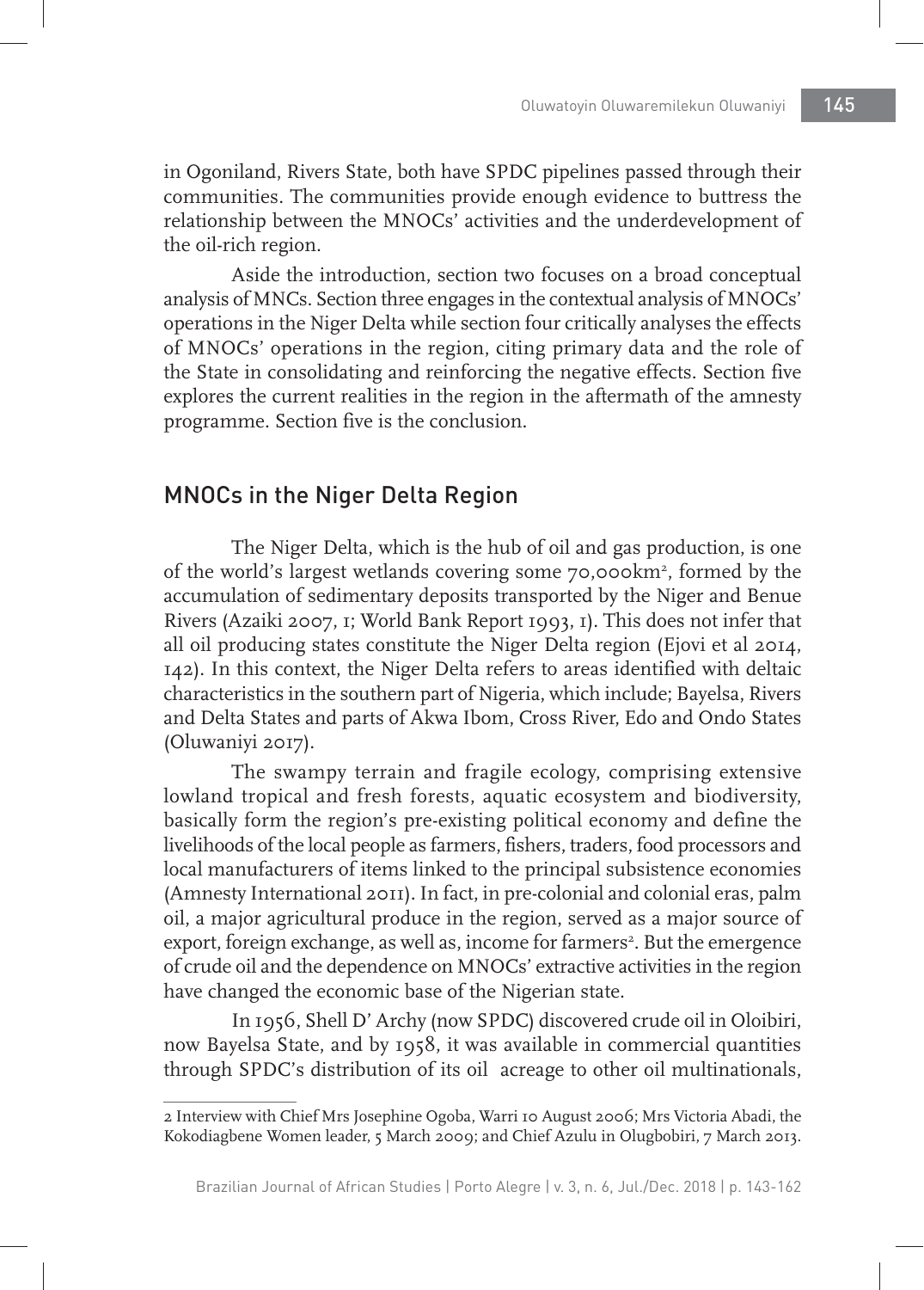including Mobil, Gulf (now Chevron), Agip, Safrap (now Elf), Texaco and others to mention but a few. Since the discovery of oil in commercial quantities, the region has proved to be the most prolific oil-producing area in Nigeria, containing seventy eight oil fields, including the largest, Forcados and Yorki (Ejovi et al 2014). But it is imperative to note that the same swampy terrain that served as the livelihoods of the local people also attracted the extraction of crude oil in large quantities, thus distorting the organic agro-economy of the locals.

Obviously, the upswing in the production and revenues accruing from oil sale (especially from 1971 rose from N4,733 million to 8880.8 million in 1979) (Emenuga 1993), led to the total neglect of non-oil sector of Nigeria's economy, and it culminated in the main strategic pivot around which Nigeria's developmental objectives were hinged.

Oil revenue rose to N1,410.7 million out of the total government revenue of N2.240.1 million in 1980, accounting for 53.8% of the total revenue accruing to the State (Amu 1986). By 1989, the share percentage of oil revenue (39,130.50 million) on total revenue (47,798.30) was  $81.9\%$  (CBN 1998). The figure for the period 1990-1993 totalled \$199.3 billion. Nigeria earned so much from oil that a top government official was quoted as saying, 'money was not Nigeria's problem but how to spend it' (Owugah 2000, 105). Between 1990 and 1997, the value of oil export was above 95% of the total export. For instance, in 1991, the value of crude oil export was N116,856.5 million out of the total value of exports of N121,533.7 million representing 96.2%, which increased to N1,065,501.60 billion out of the total export value of 1,091,130.90 (CBN 1998). By 31 December 1995, the sale of crude oil and petroleum tax and royalties amounted to US\$7,898 billion (Anyanwu 1997, 54). As at 2007, statistics showed that an estimated 23,183.9 billion barrels of crude oil was produced in the Niger Delta and this amounts to a revenue of N29.8 trillion (Tell 2008). However, militancy affected oil revenues with the contribution of oil to total revenues, declining from 71.7 percent to 69.2 per cent in 2012 (Bureau of Statistics 2013).

Owing primarily to oil revenues, the Nigerian economy was, in 2016, rated in terms of GDP size as the largest in Africa, the 6<sup>th</sup> largest oil producer in Africa and ranked as the  $12<sup>th</sup>$  largest in the world (UNDP 2016, 20). But ironically, while the federal government (in different regimes) embarked on structural infrastructural development, including elephant projects in non-oil areas, provided electricity to some countries in Africa and engaged in other humanitarian programmes in Africa and beyond, including peacekeeping; over 85% of the region's working population have no connection with the oil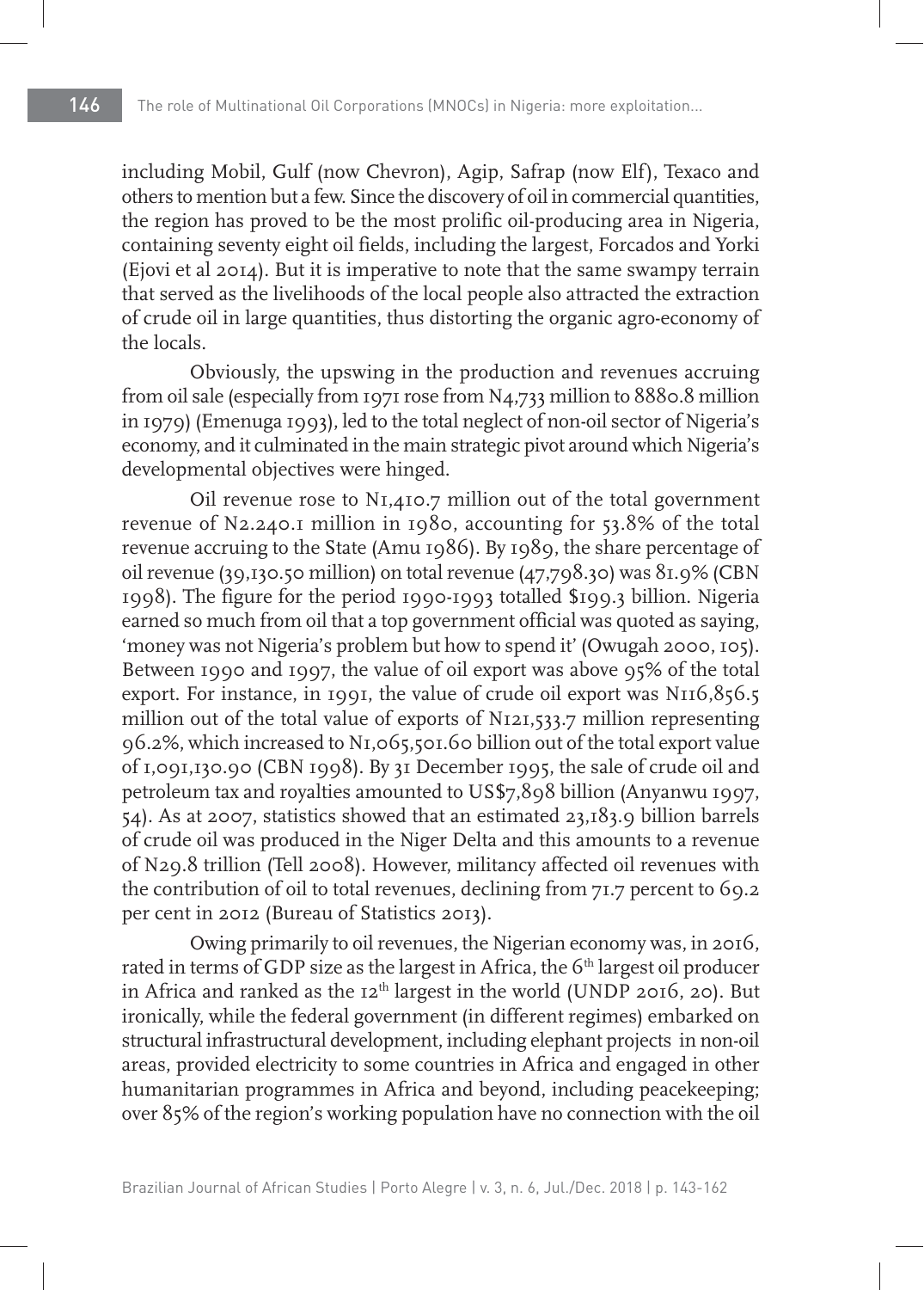and gas industry and with low-wage/low productivity informal enterprises as its primary source of livelihood (UNDP 2006; Owugah 2000, 106). This represents a paradox of extreme wealth and extreme poverty and underdevelopment in Niger Delta region.

# Effects of Multinational Oil Companies' role in Nigeria's Niger Delta Region

To say that the MNOCs' extraction of oil from the region's land has been a blessing, is to undermine the propensity of the development throes. As argued by residents,

> oil is flowing in our backyards and communities, flowing day and night, and running into billions of dollars, and the real 'owners' have not gained anything;<sup>3</sup> there are no benefits as a result of oil exploration. No good schools… Everything is under-managed. Shell has over 30 wells and if AGIP comes around, we will have more than 50 wells, yet, there is no development.4

Thus, owing to the subjugation of the Niger Delta region to both MNOCs' onshore and offshore operations, the social relations of oil production has penetrated the social structure of the local communities and defined their space, largely as the excluded, the alienated, and the exploited" in the larger Nigerian society (Ibaba 2005, 13-14).

Environmental degradation, through oil spillages and gas flares, forms the crux of MNCs definition of the space of alienation and exploitation perpetrated by the MNCs. Between 1976 and 1996, an estimated 2,369,471 barrels of crude oil was spilled, either while prospecting for oil and gas or due to leaking pipes, out of which, 1,820,411 were not recovered and were therefore, absorbed by the soil (Okaba 2005). By 2011, it was observed that a total of 2.4 million barrels had been leaked into the delta (Ekubo and Abowei 2011). In most Ogoniland communities, especially K-Dere and Bille, their drinking water is totally contaminated with high levels of hydrocarbons, thus jeopardising their health.<sup>5</sup> In the absence of alternative sources, inhabitants

<sup>3</sup> Interview with Apaingolo Ebipatei, at Obubra Amnesty camp, August 9, 2011

<sup>4</sup> Interview with Toby, the Youth Vice President in Peremabiri, 5 March 2013

<sup>5</sup> During my visit to those two places, I saw farmlands that had been polluted by oil.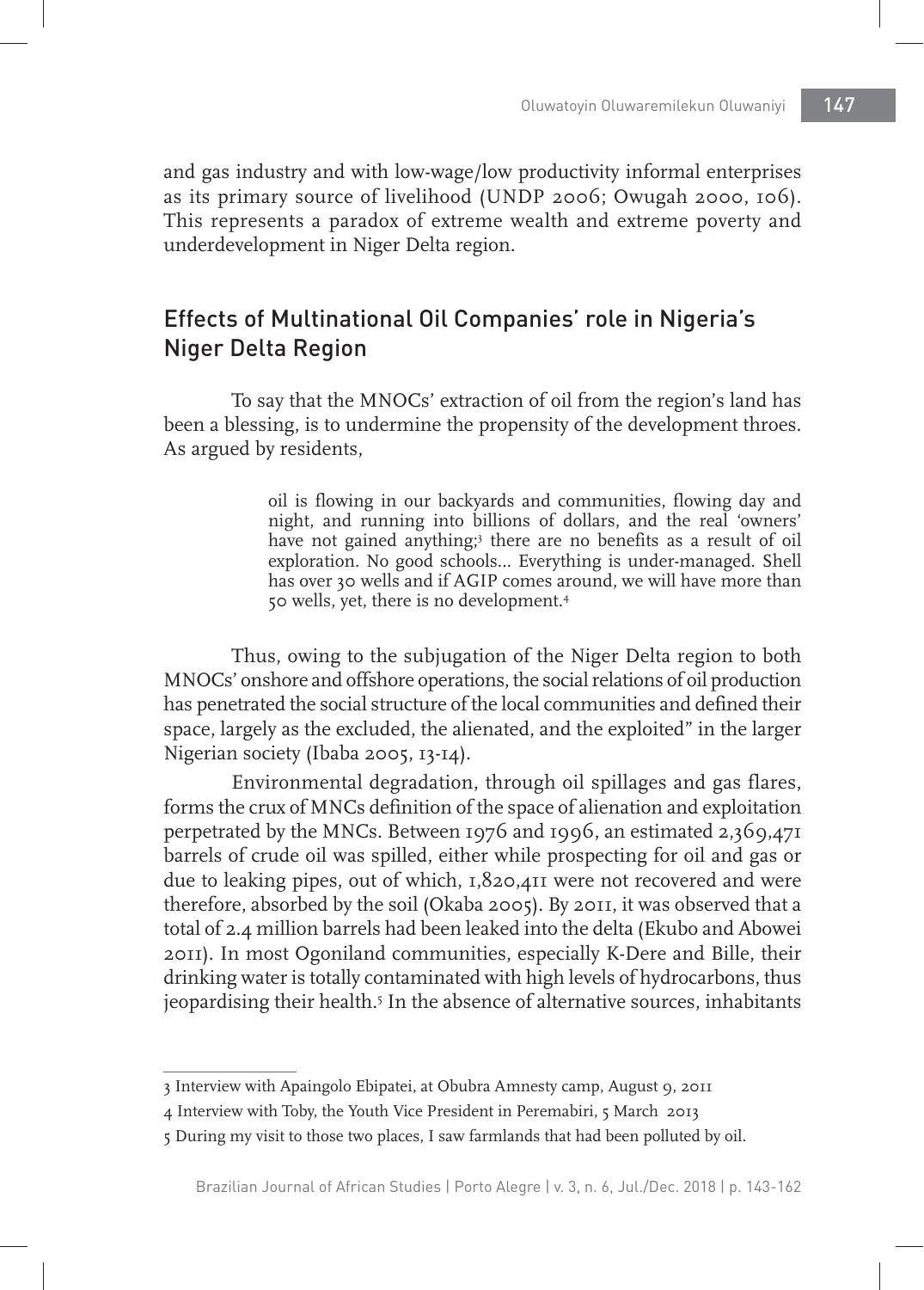fetch dark, oily river water to cook and drink.<sup>6</sup> Humanitarian assistance has been mostly externally motivated or driven by philanthropists in form of provision of boreholes in order to save communities from potential or immediate health crises.7 In other cases, self-help in terms of collective or community effort has helped to provide underground water. But, most times, owing to lack of funds, such projects are totally abandoned over reaching crude oil, leaving the inhabitants without other options but to rely on the river as the major source of survival.8 In other communities, burying of the dead in the backyards of home, which is a cultural belief system that serves as strong iconic image of people, counters modern digging of boreholes.9 As at the time of study in Peremabiri, underground water was available only in the Guest House and ex-warlord Ogunboss' residence.<sup>10</sup>

The United Nations Environmental Programme (UNEP) (2011) affirms that due to the drifts of the Niger Delta's creeks and rivers, which flow into the Atlantic Ocean, oil spillage in one community may spill over into other communities. In areas where the effects of such spills were not obvious, they were 'severely contaminated' underground, thus, threatening human security in the region. In fact, 'the river meant for fishing has been neutralised by excess crude oil.'11 In Ogoniland, Rivers State and Otuasega, Bayelsa State, oil spills on farmlands stunted the growth of some farm produce, affected the existence of some species of cocoyam and plantain, and the prices of available farm products in the market.<sup>12</sup> It also affected some fauna products. In recent times, aqua products are usually very small and even contaminated.13 Most times, women sell contaminated sea foods

<sup>6</sup> Research studies in K-Dere, Ogoniland; Otuasega, Peremabiri and Olugbobiri in Bayelsa State; and Kokodiagbene in Delta State at various periods confirmed this disaster.

<sup>7</sup> Interview with Joshua Inifa in Bukuma on 11 February 2013, revealed that a National Youth Service Corp (NYSC) female member donated a completed borehole to the Bukuma community in 2012.

<sup>8</sup> Interviews with residents in K-Dere, Bille, Olugbobiri, and Bakana.

<sup>9</sup> Interviews with different categories of people in Peremabiri, including chiefs Karibo (Snr) and Kologbo, youth vice president, Tobi; and CDC Secretary, Siri, in March 2013. Interview with Jams Ugbokiri, Uju CDC Chairman Similar culture exists in Okrika.

<sup>10</sup> I stayed at the Guest House with my research assistant and I observed that villagers entered the guest house to fetch water from the underground source.

<sup>11</sup> Chief General Okei (the spokesperson for the  $3<sup>rd</sup>$  Phase ex-agitators) in a focus group discussion with General Parker, General Godbless Ozoto and General Andrew on 5 December 2012

<sup>12</sup> Author was taken to the spill sites.

<sup>13</sup> Interviews with market women in Delta and Rivers States in 2006 and 2013 respectively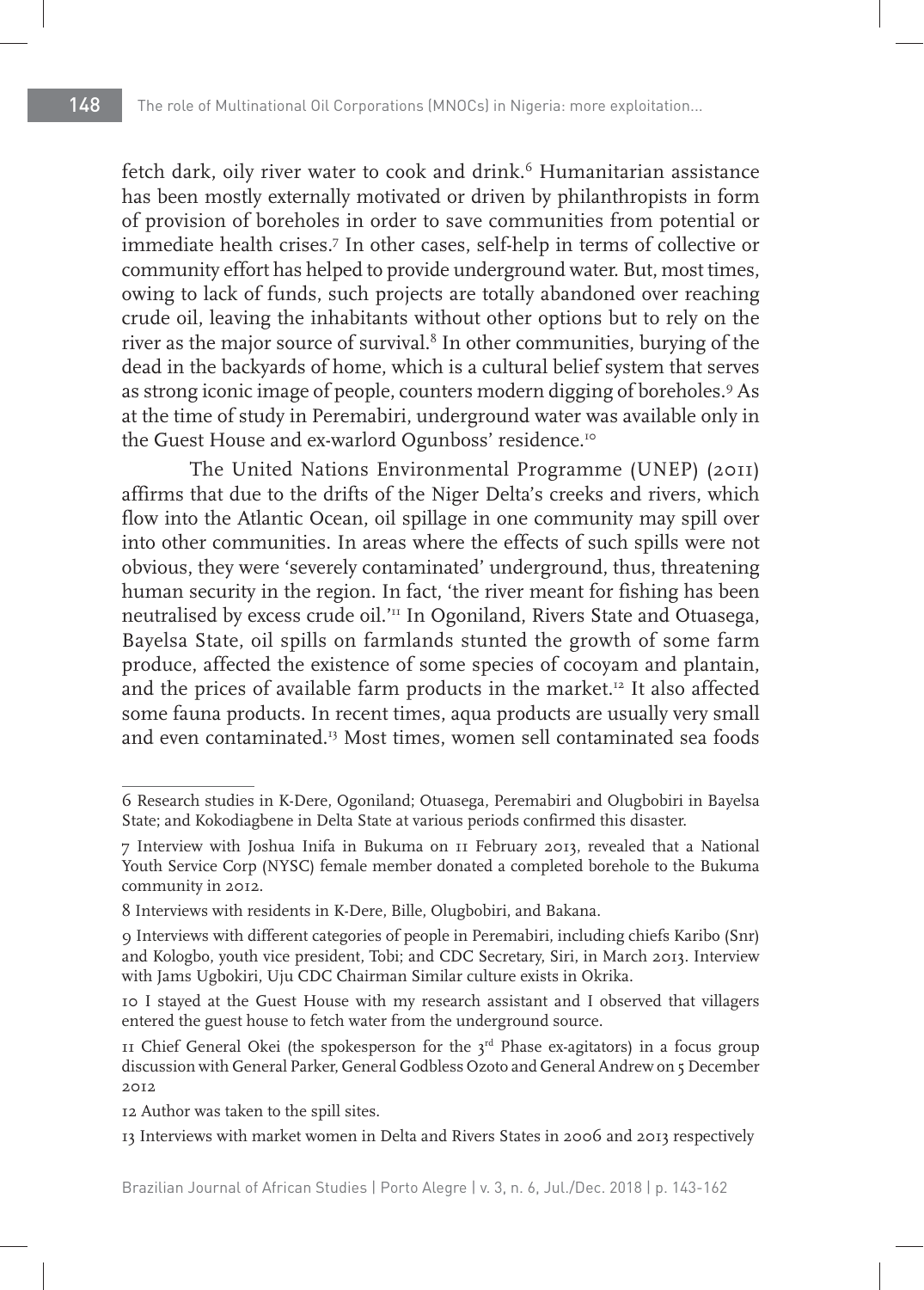for profits, leaving the buyers to high risk health issues.14 Sometimes, due to the thickness of the oil spills, fishing nets are damaged. But unfortunately, oil companies in those communities fail to provide new nets, pay compensation for damaged nets or find alternatives to traditional fishing mechanism, and whenever payment is made, it is always a far cry from what has been damaged.15 The result is economic hardship for hundreds of families who depend on fishing and farming to survive, thus posing a huge threat to human security.<sup>16</sup> In fact, it would take SPDC, 30 years and a cost of \$1b to clean up the spills in Ogoniland (Obi 2012). Prior to the exploration of crude oil in commercial quantities, women could till the land for several years but currently, the MNOCs activities have totally hindered such opportunities.

In a bid to evade compensation for damaged flora and fauna, MNOCs make claims that most spills were caused by sabotage, and in accordance with the Nigerian law, compensation is lost in such cases. The conclusion that sabotage has occurred is largely left for MNOCs to determine, increasing the chances of injustice towards victims.<sup>17</sup>

To worsen the repressive conditions of locals, gas is flared non-stop, without due consideration to their health, economic survival and environment generally. In fact, getting close to the gas flare zone could be likened to roasting meat or fish at a high temperature level.<sup>18</sup> Though, Nigeria has moved from the second highest gas flaring state (with 80% gas burned off) to the seventh with Russia, Iraq, Iran, United States, Venezuela, and Algeria topping the list, the gas flaring percentage is still high at 10% (Okafor 2017; Igwe 2009, 6-9). Meanwhile, the penalty against flaring, which is N10 per 1,000 scf of associated gas flared seems extremely low to compensate for the losses of lives and property, having been eroded in value over time, and is not acting as intended, as a disincentive (Asu 2017). In this regard, the low penalty granted by the state for the systematic toxification of the region provides a much cheaper option, as well as, increases the arrogance and lackadaisical attitude of

<sup>14</sup> Interview with Mr. Jonjon, the Ijaw Youth Council leader at the IYC office, Yenagoa on 4 April 2005.

<sup>15</sup> FGDs with chiefs in Peremabiri in March 2013. They complained bitterly about the loss of their fishing nets to a huge oil spill in the environment and how SPDC refused to compensate them. Women leader in Bakana also complained bitterly about the loss of fishing nets and even boats to oil pollution

<sup>16</sup> Interviews with women at home and market areas at Warri, and Yenagoa

<sup>17</sup> Interview with NGOs such as ANPEX and Living Earth Nigeria Foundation in Rivers State, August 2011 as well as NDDC representative at the NDDC Office, Yenagoa, Rivers State in December 2012.

<sup>18</sup> Author's encounter during visit to the gas flaring areas at Otuasega, in 2005 and Olugbobiri, Southern Ijaw, Bayelsa State in 2013.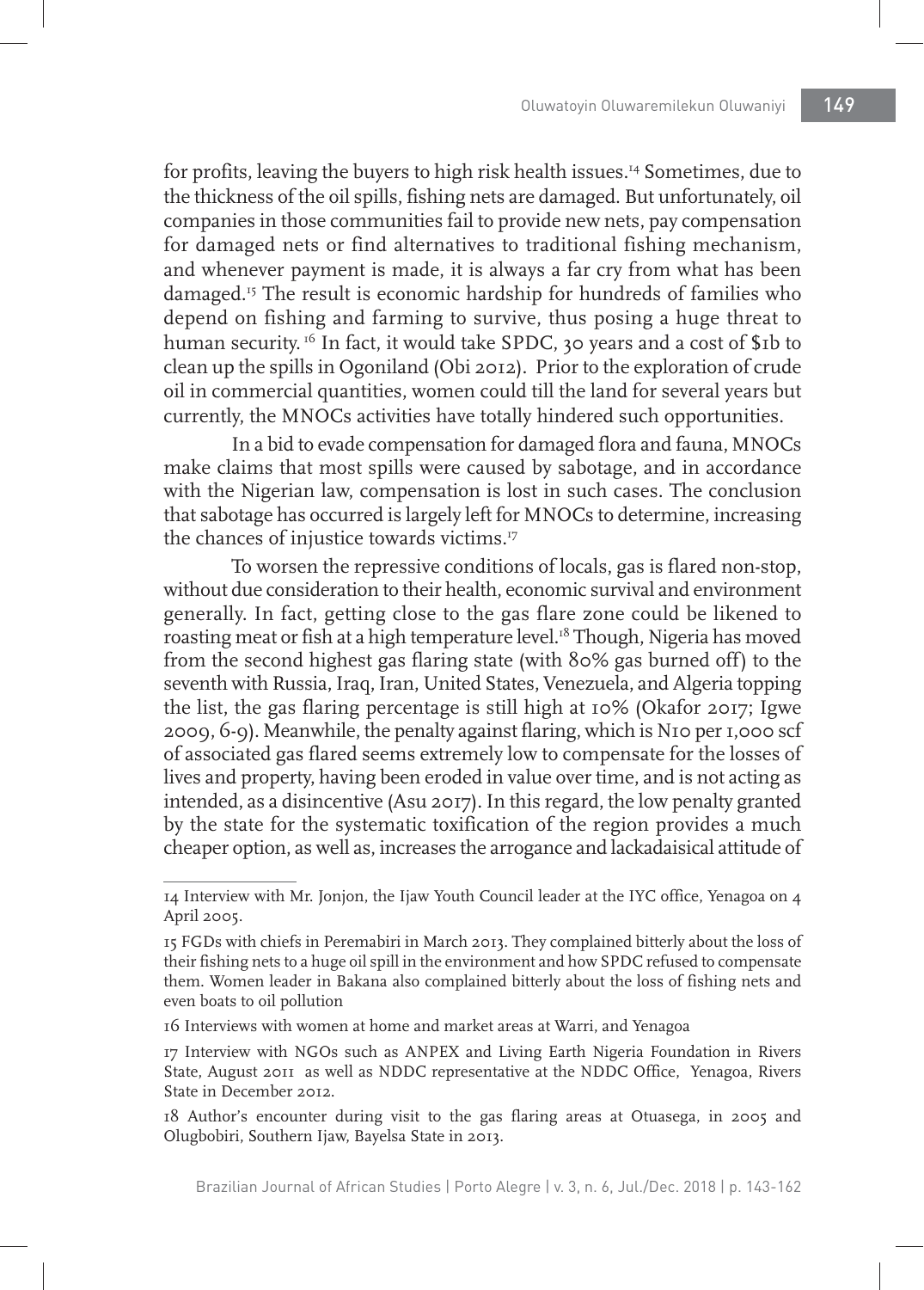the oil companies. Meanwhile, such reckless attitudes do not exist in western countries' corporations where same oil corporations operate.19 To Ejovi et al (2014), the interest of the oil multinationals is squarely profit maximization, and as a result, they disregard existing global environmental regulations and laws by capitalizing on the weak cum ineffective State enforcement and implementation of the laws. The health impacts of oil spills and gas flares are unquantifiable. While oil spills culminate in painful body outgrowth and child deformities, gas flares results into serious respiratory health problems.<sup>20</sup>

The effects of these devastating incidences by the oil industry is such that people no longer engage in productive farming, fishing, and hunting as they could have. In the words of Owugah (2000, 109), 'the confidence and security which the people had in the capacity of their natural environment and in their own capacity to harness the resources of their environment, to sustain their psycho-social needs, have been greatly eroded by the devastating effects of the activities of the oil companies on their environment and their means of livelihood.' The living conditions of locals do not reflect the presence of such rich MNOCs in the affected areas (UNDP 2016, 20). For instance, it is important to note that the SPDC began operations in Kegbare Dere (or K-Dere) in 1958 and it has 57 oil wells out of the 96 oil wellheads in Ogoniland, yet the living conditions are utterly dismal and pitiable.<sup>21</sup> Despite the number of oil companies operating in Peremabiri and Bakana, both communities remain totally underdeveloped. Most of their youths are either unemployed<sup>22</sup> or employed at the lowest rungs of the employment ladder, usually on contract basis.<sup>23</sup> Based on MNOCs' request, youth and sometimes, CDC leaders recruit specific number of community youth to cut grasses, repair pipes and cast band walls in order to contain the level of gas flares.<sup>24</sup> Sometimes, SPDC give out *Sit-at-Home* allowances to youth in aggressive or potentially aggressive communities to act as a gauge to alleviate their destructive capacity on oil pipes.<sup>25</sup>

<sup>19</sup> Nigeria lost 217 bn to gas flaring in 2016-NNPC 24 See Punch February 2017.

<sup>20</sup> My research assistant's son in Olugboiri had a large growth in right eye.

<sup>21</sup> Research studies conducted in K-Dere, an Ogoni community in 2005 and 2011; and for Peremabiri and Bakana in 2013.

<sup>22</sup> Focus Group Discussion with Generals Okei, Andrew, Parker and Godbless Ozonto in Yenagoa, 15 December 2012; Interview with the Bakana Community Development Association (BCDA) Financial Secretary, Apostle Abioton Allison in Bakana, 14 February 2013.

<sup>23</sup> Interview with Chief Kosini and FGDs with youth members in Olugbobiri on 7 March 2013

<sup>24</sup> Interview with Toby revealed that he selected 30 youth in Peremabiri, as requested by SPDC, to help cast band walls.

<sup>25</sup> In Otuasega, the Youth leader Christian Igbedon revealed that two youth each were paid N30,000 for three months and afterwards, rotated among the youth population successively.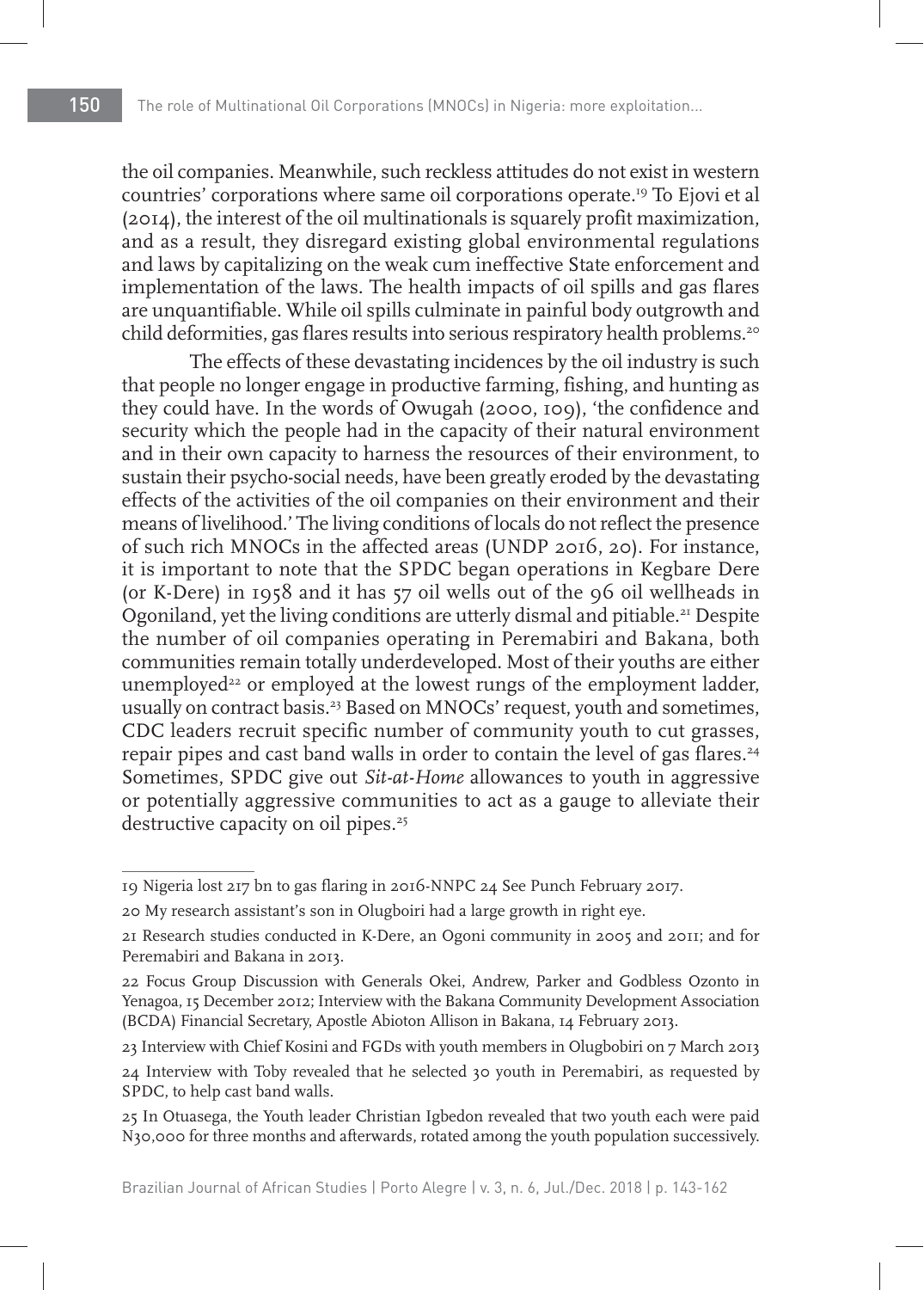Nevertheless, MNOCs have, in some way, contributed to development in the region. Right from the 1990s, they have implemented many CSR policies, particularly focusing on 'development' projects in the region such as townhalls, market stalls, cottage clinics, schools, electricity (through the purchase and installation of generators), and jetties.<sup>26</sup> Some of the projects were executed through the Grand Memorandum of Understanding (GMOU) signed between oil companies and groups of communities, known as clusters. Most times, the clusters do not work since decisions about the kinds of projects to be implemented, the cost and fund sharing vary for each community. The variations usually breed conflicts among such communities. For Joshua,

> everything is based on cluster and Bukuma community is not ready to be in any cluster since the resource we have is more than that of other communities, for us to share the proceeds equally…Cluster sharing brought total breakdown of law and order between Bukuma and Tombia. The money shared cannot do anything tangible for us. But if the money goes directly to the community which needs it, they can implement their projects very well.

Moreover, majority of the social facilities provided in the oil-rich communities are extremely inadequate in terms of quantity and quality to cater for the needs of locals.27 Due to lack of MNOCs' proper monitoring or maintenance of these facilities, they wear out easily without any form of replacement,<sup>28</sup> leaving communities vulnerable, and also give their youths, the opportunity to siphon or cart away such facilities for their personal gains.29 While cottage clinics in some communities lack personnel, including doctors,<sup>30</sup> other oil-rich areas do not even have clinics.<sup>31</sup> In the latter case, sick people have had to move to other nearby or mostly, far distant communities where such services exist with bicycle, motorcycle or boat utilised as means of transportation.32 Similarly, education in such communities is stagnant and

<sup>26</sup> Interviews in different communities.

<sup>27</sup> Interviews with youth groups, women groups, chiefs, ex-militants and residents in the cases over the years.

<sup>28</sup> Observations during research visits in 2013. Throughout my one-week stay in Peremabiri, there was no electricity in the whole Peremabiri, except for a few households that could afford the ' I better pass my neighbour' (small generators) model.

<sup>29</sup> Interview with a Niger Delta oil-rich community resident at Ede, 10 October 2017.

<sup>30</sup> Close discussion with a mother whose son had eye tumour revealed that the clinic there could not help and she had to take her son to the General Hospital at Yenagoa, from where they were referred to Teaching Hospital in Port Harcourt, Rivers State.

<sup>31</sup> Interview with Alaso Jonah, a farmer in Bukuma on 12 February 2013.

<sup>32</sup> Observations in Bukuma and Bakana.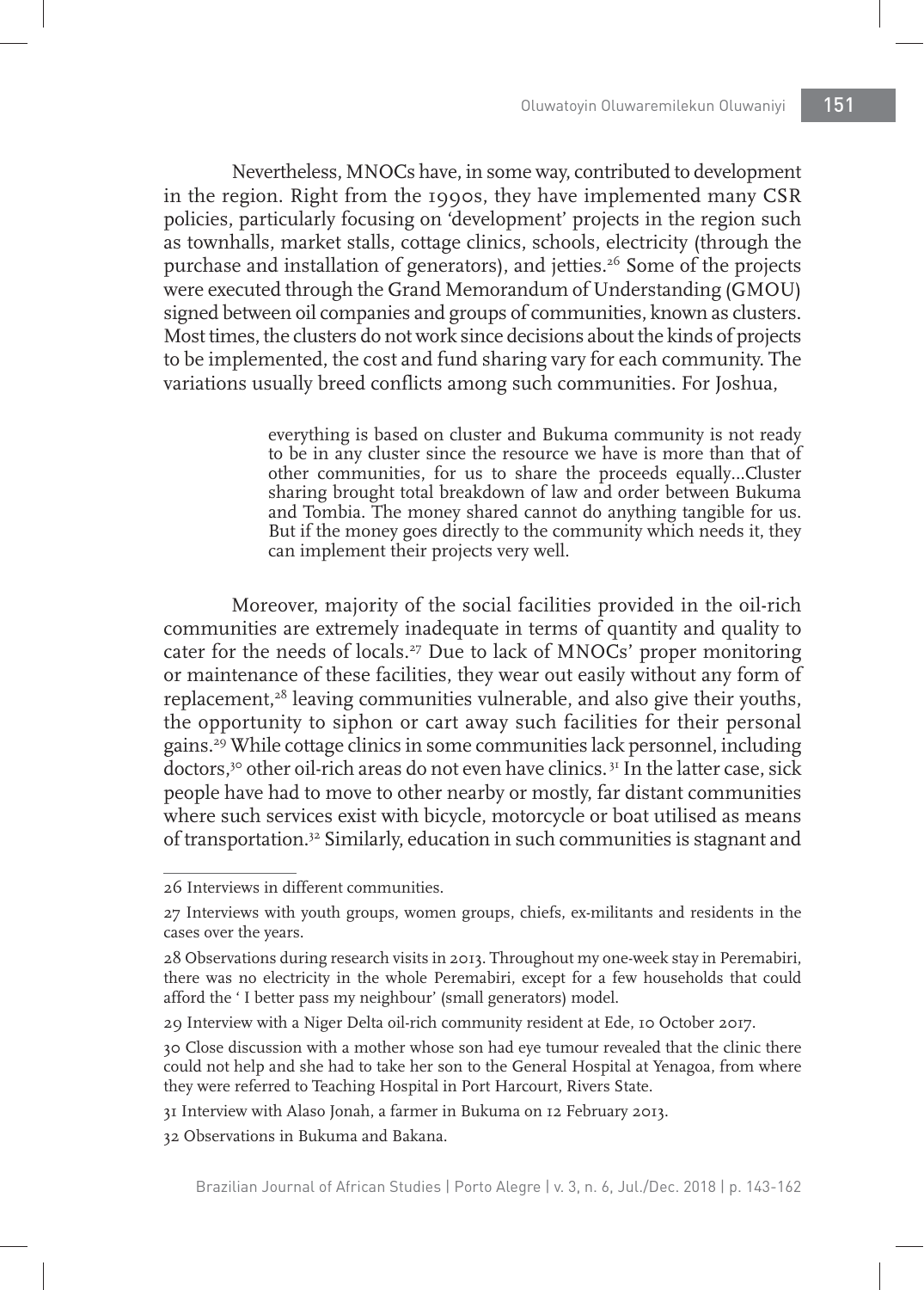it lacks the full participation of MNOCs and the State, hence, most of the structures have become dilapidated and their teachers are left discouraged.<sup>33</sup> All these problems have turned the region into 'a locale with social level of dispossession.' In defence of their exploitative activities, SPDC argues "we do not hold the solution to community demands for more amenities, development, more employment and more control over oil revenues. That is primarily a government responsibility" (Boele et al 2007, 76). Kidnapping for ransom, killing and hostage-taking created chaotic situations and scared most oil companies such as; SPDC, Chevron, and Mobil to mention but a few while their subsidiaries such as; Wilbros, an American oil service company and Indorama, operators of the Eleme Petrochemical Company Limited, also shut down or shifted base to Lagos and Abuja owing to incessant kidnapping of its workers. The insensitivity and insincerity of the MNOCs to the crises deliberately caused by their operations raises questions about the effectiveness of the terms of agreements signed between MNOCs and the Nigerian state on one hand and of how reliable the state is in dispensing justice against erring oil companies on the other.

#### Beneficiaries and losers in MNOCs' extractive operations

Within this context of global oil capitalism, some groups have emerged as beneficiaries while others, as losers. Undoubtedly, the first set of beneficiaries remains the MNOCs whose major, if not, only interest is the maximisation of profit and accumulation of capital. From 1958 to 2012, SPDC's revenue yielded about \$30 billion in oil revenues, subordinating the lives and livelihoods of the locals through frequent oil spills, blow outs, seismic blasts, gas flaring, discharge of effluents directly into their water bodies. The State assists MNOCs' profit making through reduction in taxes paid to the state; tax evasion; decrees such as the Anti-Sabotage Decree of 1975, which imposed death penalty or imprisonment of not more than 21 years for activities that obstruct the production and distribution of crude oil, and the Land Use Act of 1978, which vested the ownership of all land and resources on and inside in the State; and militarisation of the oil blocs and companies. The impunity of MNOCs has deepened crises in the region (Ukeje 2005, 328).

Since the global interests of uninterrupted oil production coincides with the interests of the state and its dominant social forces that depend on oil revenues, the State has emerged as the second category of beneficiaries in the

<sup>33</sup> In Olugbobiri, Peremabiri, and Bukuma, their schools were in total disarray and needed urgent renovation.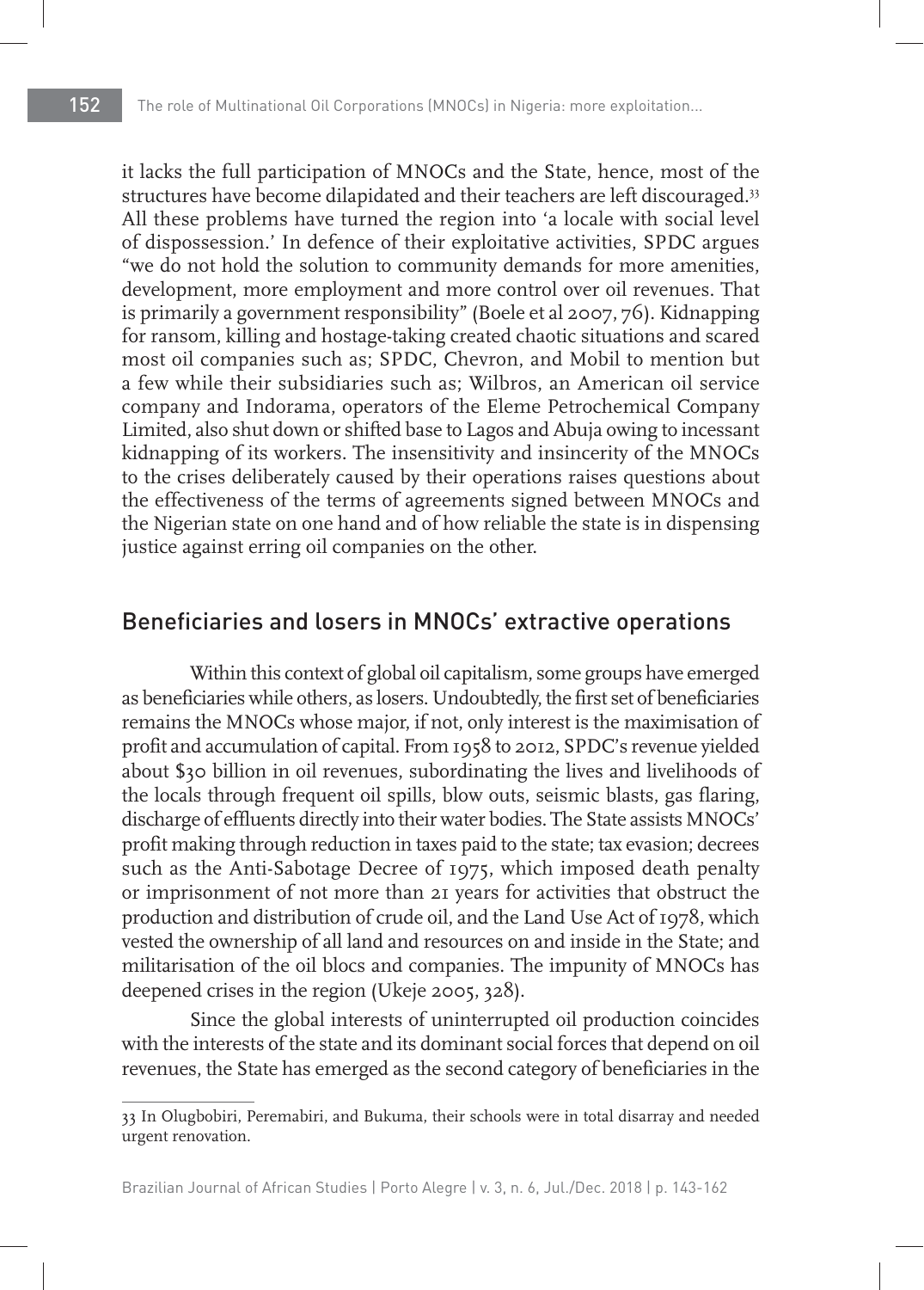oil political economy. The host state in the global south is depicted as a captured state in a triple alliance, compelled to advance and protect the interests of international capital, including oil investments in petro-accumulation (Omeje 2005, 321). Within this network of advancing the interests of international capital, state bureaucrats and managers are able to accommodate and satisfy their own interests via the reaping of natural resource rents and expansion of the frontiers of corrupt enrichment and misappropriation of public resources. In this context, since the state is dependent on rents from oil sales, it largely sacrifices the well-being of the populace in policy making and governance in preference to the interests of international capital while maintaining an unholy alliance with the MNOCs, and with the paraphernalia of force, subjugate oil-rich communities. Closely in the third category and depending on the stratification of the Niger Delta communities are the chiefs and elders on one hand, and the youths on the other.

From the above, there is no gainsaying that the losers and victims of the oil-politicking are the poor and voiceless oil-rich rural dwellers, especially, women, and their victimisation could be measured in two ways. Firstly, it is interesting to note that women experience degradation, despoliation, vulnerabilities and marginalisation in more terrifying ways than men. Generally, women in the rural areas engage in precarious livelihoods in a bid to eradicate poverty and hunger. Likewise, in the Niger Delta region, women there are mostly fishers, farmers and traders, and the proceeds from their sales of such products are fully devoted to their households. Therefore, any distortion in form of pollution on land and rivers, including spills and flares, would affect women more and such scenario would worsen their vulnerability. Unfortunately, their central role in food security is largely ignored by the extractive industry. Secondly, in spite of their roles and vulnerabilities, they are also maligned in the policy making that largely affect them. Patriarchy gains preference in a male-dominated society like the Niger Delta, and so, issues that affect women and children are determined by the male folk. Evidences have revealed that women lack the agency to question the oil capital and their men. 34

## Dealing with the losses: locals resistance vs MNOCs' reaction

As losers in the politics of oil, the poor seek alternatives to their survival. For girls and women, navigation into prostitution is the most

<sup>34</sup> Interview with Grace, a woman in Olugbobiri, 11 March 2013.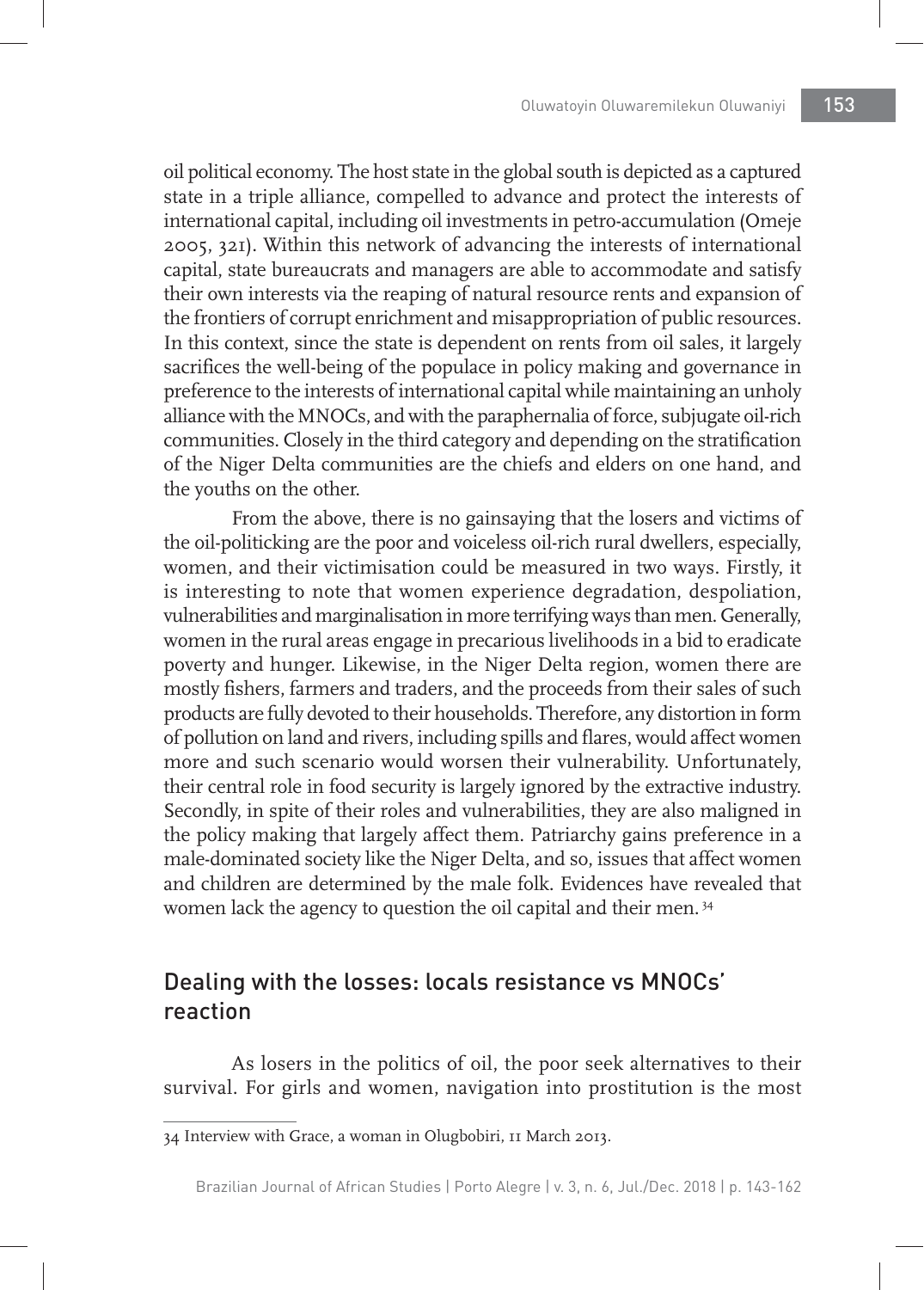profitable (Oluwaniyi 2010). Some girls forcibly rely on relatively rich men, mostly in the oil and gas sector, *'as camp followers'* by ensnaring them with pregnancies, which most times, are rejected by their 'supposed owners' thus, worsening poverty conditions.<sup>35</sup> For men, their alternative survival strategy ranges from banditry, stealing, oil bunkering to sea piracy. The consciousness of exploitation, marginalization and disempowerment makes the region, a site of deep-rooted frustration and conflict.

With the failure of the rentier state to mediate between the MNOCs and locals in the region, grievances aggravated from non-violent actions overtime to actual violence overtime. Violent resistance became the last alternative available, and usually in response to the violence of the state, which it is believed could intimidate the aggrieved into silence by using repressive forces. (Owugah 2000, 114). Non-violent actions include; taking legal actions against the oil companies for adequate compensation over damages to their land and waters, and the formation of ethnic or community-based groups varying from one community to another but with the same goal(s). For the ethnic groupings, MOSOP was the first ethnic-based organisation (Movement for the Survival of the Ogoni People), established to contest antidevelopment in the region, followed by others such as the Ijaw Youth Council (IYC), which organised rallies and cultural processions; Isoko National Youth Movement (INYM); and Egi Youth Federation (EYF) among others, Ethnic national groups such as Elimotu Movement, Ijaw National Congress (INC) and Egbema National Congress were also involved. Women were very active in those groups. They helped to mobilise fellow women during protests. However, the female intellectuals were more daring, bold and confrontational during the oil struggle.<sup>36</sup>

There were pan-ethnic civil groups such as; the Chicoco Movement (CM) and the Niger Delta Women for Justice (NDWJ). These groups cut across ethnic boundaries and were very active in the region's struggle. Lastly, the emergence of non-governmental environmental organizations drew the attention of the public to life-threatening ecological problems and engendered livelihood of the locals, which intensified their social mobilization to demand for grassroots empowerment. Those groups were the Niger Delta-Human and Environmental Rights Action (ND-HERO) and the Environmental Rights Action (ERA). Some members of these groups also belonged to the ethnic and pan ethnic-based bodies. They also constituted the intellectual and scientific

<sup>35</sup> Interview with Chief Azulu on 7 March 2013 and Otuasega CDC Public Relations, Nelson Adams in Otuasega, 5 April 2005.

<sup>36</sup> Interview with the IYC Secretary in Yenagoa, Bayelsa State, 7 February 2014.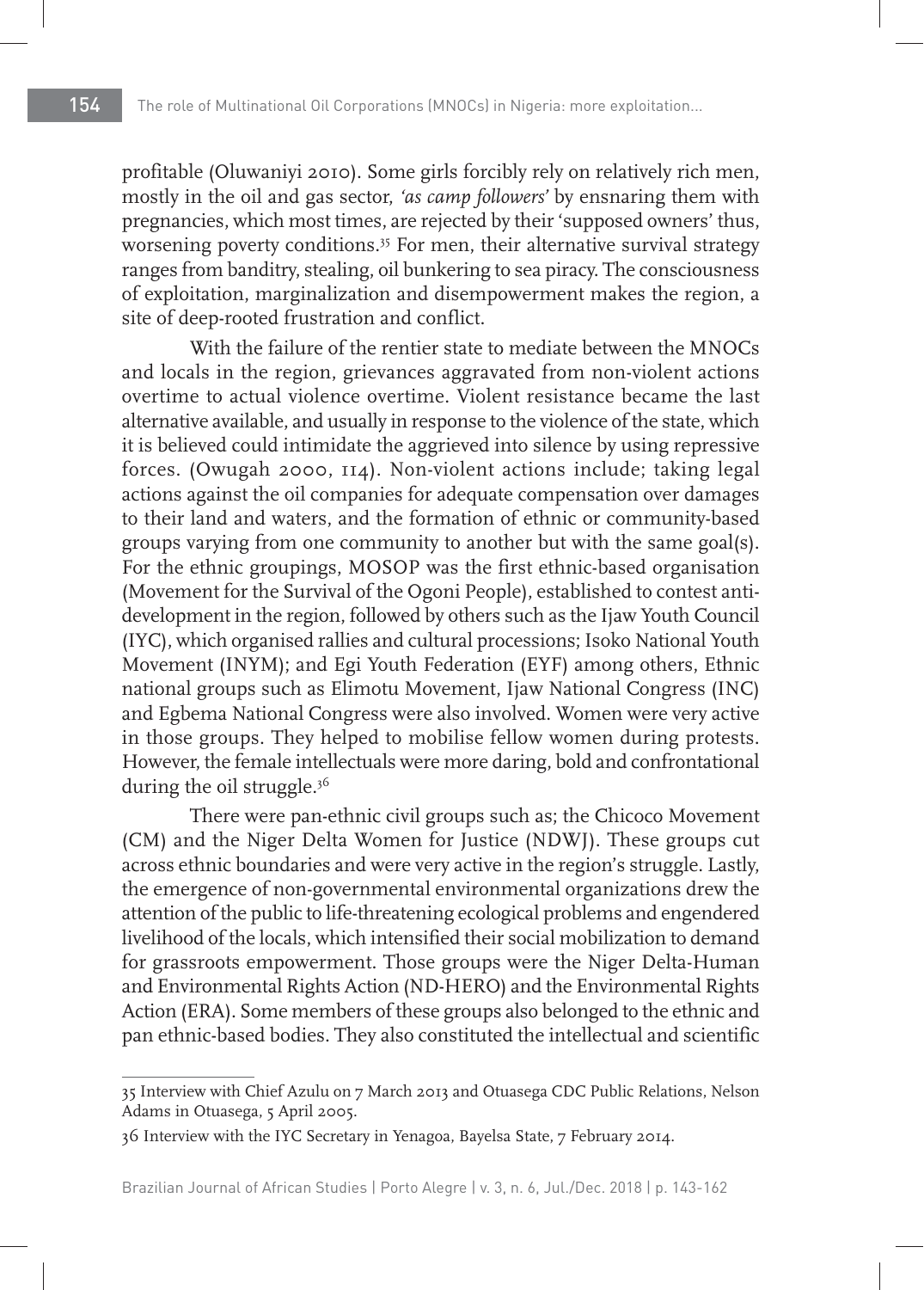wings of the mass-based militant Ijaw Youth Council (IYC) (Ukeje 2002, 30). Of these groups, the youth groups were the most vociferous, active and violent in their activities and methods.

From the mid-1990s to mid-2000s, the struggle took a violent but, non-military dimension. Such violence implied the vandalisation of MNOCs properties, seizure of its boats and blockage of oil flow stations among other activities. Corroborating this fact, an interviewed ex-militant at the Obubra camp argued that, 'I am from Egwema community. If you get to my community, there is no light, no water but we are the ones promoting Nigeria because of oil, compared to other regions. It is due to this marginalisation that we decided to engage in violent struggles against the SPDC and Federal government.'37 Since the SPDC operates most of the on-shore fields, which are easily accessible, it was the most affected in the violent struggles. Of the 631,000 bpd that Nigeria lost in 2007, SPDC alone accounted for 455,000bpd, Agip, 75,000 and others 121,000 (Agbo 2008, 25). Despite the losses, SPDC paid some compensation to quell the violent protests but they were given to the 'wrong hands', thus further turning it to a full-fledged militancy from the mid-2000s.38 The protests in the region explain the rising demands of the deprived/marginalised social groups in view of actual longings for justice and equity. In retaliation, the comprador Nigerian State destroyed its own masses, including the elderly, women and children, through the use of the armed forces, Mobile Police (MOPOL) and international military support in furtherance of the MNOCs' agenda, particularly, SPDC's predatory interests  $(Asumi 2009).$ <sup>39</sup>

The current post-amnesty programme by the Federal government – which emphasises disarmament, demobilisation and reintegration (DDR) of ex-militants – is expected to facilitate economic reconciliation and development of the region. Although, much has changed with the role of multinationals in the post-amnesty era through the signing of the GMOU with some clusters in the oil-rich areas to enhance participatory governance in the social development of their communities, the fact remains that the State has failed to positively re-engineer or transform the region's environment. Five years after DDR, the issues that led to militancy still remain, explorative activities still remain uninterrupted and oil-rich communities are still wantonly degraded; divide and rule is still utilised to the chagrin of rural stakeholders; inclusive governance as well as institutionalised representation of communities in decisions is still

<sup>37</sup> Interview with Nicholas Asieman at the Obubra Amnesty Camp, 5 August 2011.

<sup>38</sup> Interview with Inifa Joshua.

<sup>39</sup> Interview with Monday Sample in Yenagoa, April 2013.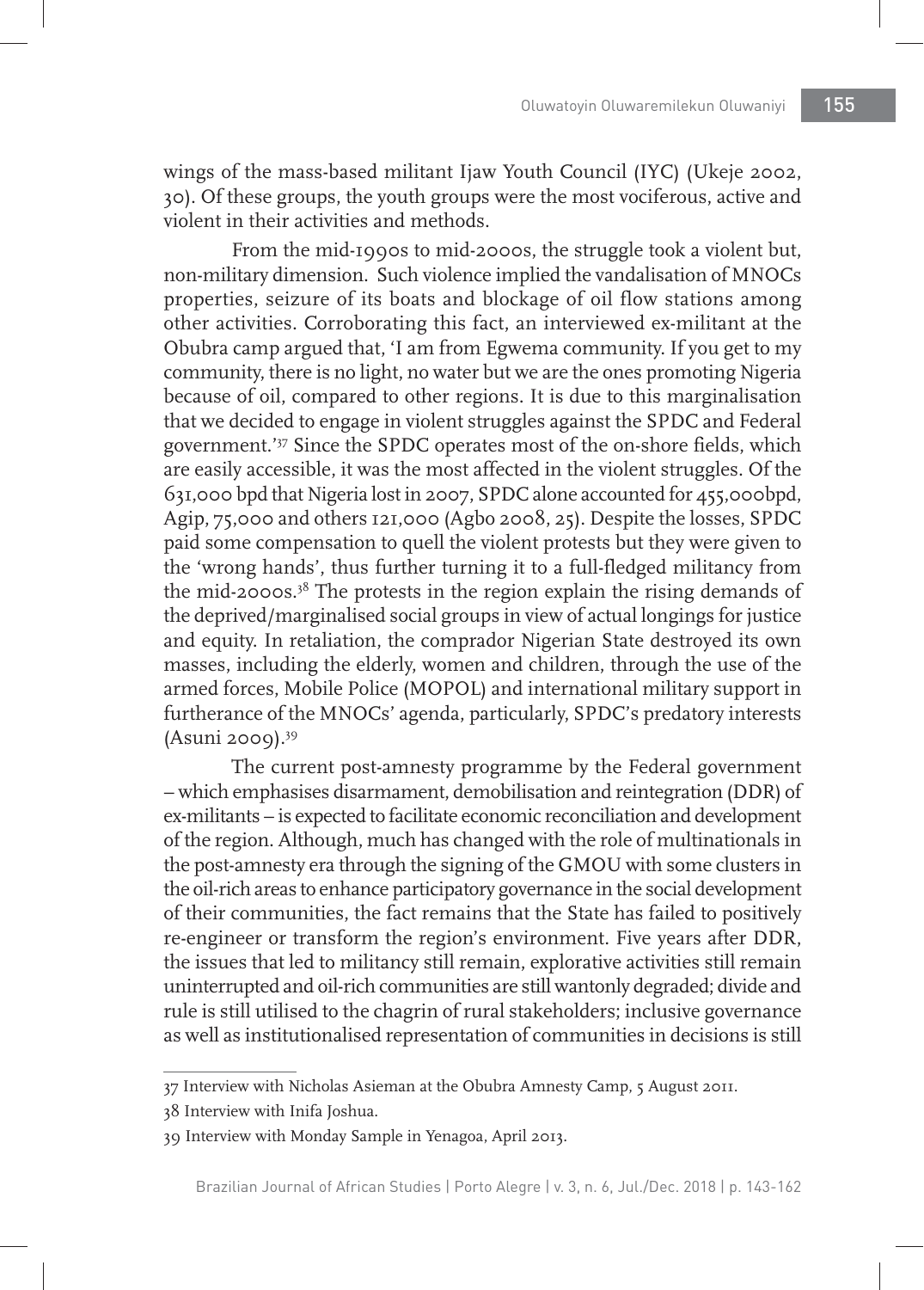very much absent within the GMOU structure and general development of the region, and MNOCs, particularly SPDC are still recalcitrant about cleaning oil spills, and compensating affected farmers and fishers. Moreover, MNOCs' contributions to the success of the post-amnesty programme process have been very meagre. For instance, while the federal government focuses on full empowerment through education and vocations for ex-militants to the tertiary levels, MNOCs limit their empowerment programmes to vocations that do not exceed six months. Moreover, out of the 30,000 ex-militants, they selected 3,000 ex-militants only, leaving the bulk of the responsibilities to the federal government. This shows the centrality of the MNOCs' interests as well as its insincerity to develop the region.40 Comparing the development between the region and the countries where they were trained, some ex-militants perceived those countries as 'light' and theirs as 'darkness.'41 Realistically, it shows that their communities lack every form of development in relation to the infrastructural development of the countries' communities where they had stayed. Lastly, there has been continuous concentration of wealth and power in a few hands, and corruption and increasing inequalities are perpetrated by the MNOCs in collaboration with the Nigerian State.

As a result of these post-amnesty challenges, new threats have resuscitated in the region, ranging from protests, kidnapping, hostagetaking, gun-running and threats to return to the creeks (Oluwaniyi 2017, 35). Rather than being governed in more participatory, equitable and sustainable development of host communities, the extractive nature of the MNOCs has resulted in global dynamics of dispossession of land and resources whilst creating new forms of dependency and domination in resource-rich countries in Asia, Latin America and Africa generally. Such unbridled accumulation is accompanied by an explosion of socio-environmental conflicts, prosecuted by victims in those societies. The crises portend dangers for countries' growth and development, and from the case of the Niger Delta region, violent conflict and destabilisation of the meagre development process, revive and complicate old conflicts about identity, citizenship, leadership and governance (Omeje 2008b, 8). More disheartening is the fact that their presence has limited the possibilities for the predatory Nigerian state to diversify its economy that would create the environment for sustainable economic growth and development, and poverty reduction of the rural poor.

<sup>40</sup> Interview with Professor Ibaba, Niger Delta University, Wilberforce, Bayelsa State on 13 December 2012.

<sup>41</sup> Interviews with ex-militants who had travelled to South Africa, Malaysia and Ghana, and had returned to their communities in Bayelsa and Rivers States.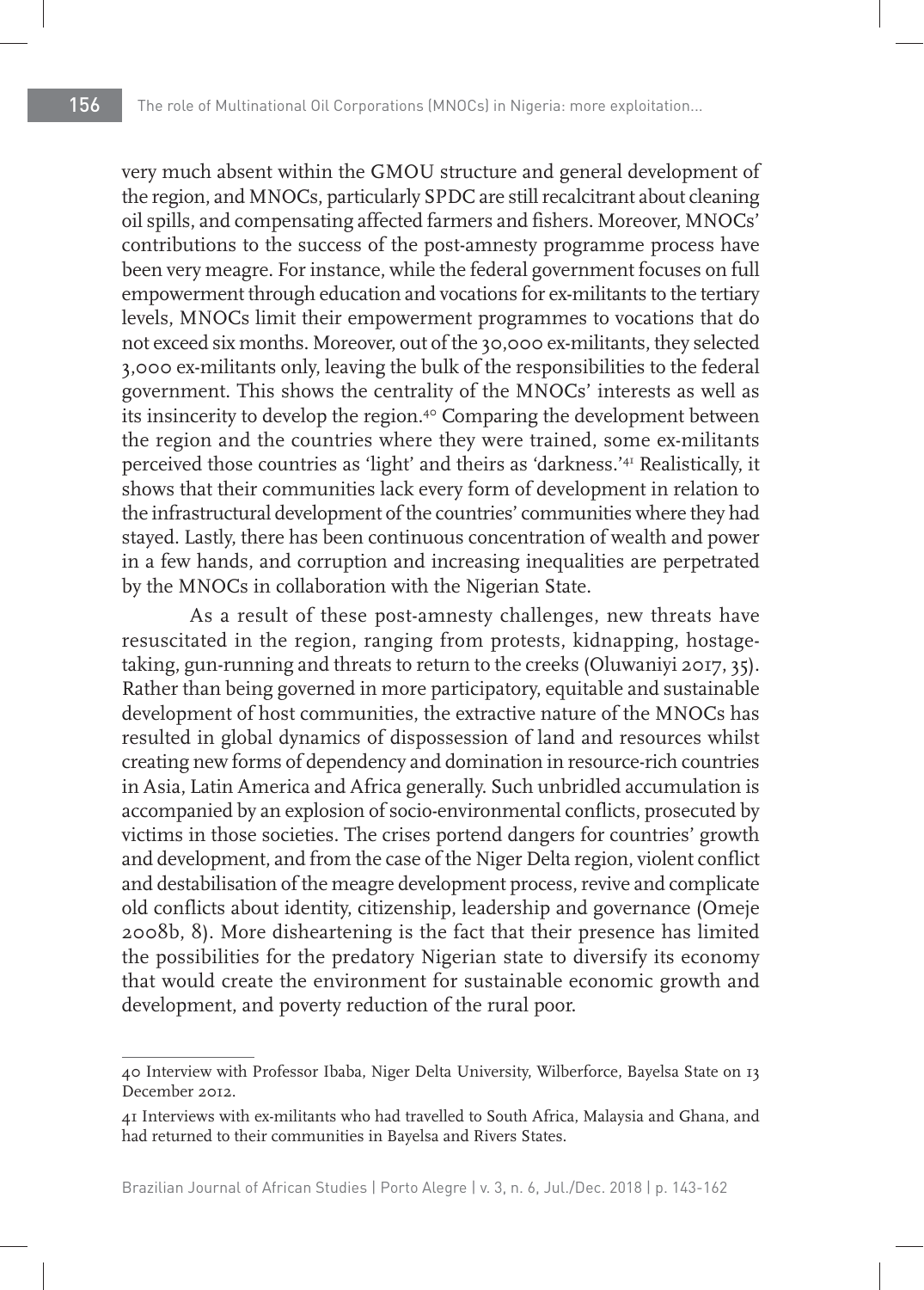## Conclusion

From the foregoing, it is apparent that the MNCs promote underdevelopment of host states, especially, in developing countries. Their ambition to achieve global capitalism has produced unequal development between the developed countries and the developing ones, immiserating the latter further into poverty rather than development. Their operations in Nigeria's Niger Delta region clearly accentuate this perception. Some of the challenges of development faced by the region include; environmental degradation in the form of oil pollution and gas flares, poverty, inadequate diffusion of appropriate technologies, institutional weakness, disruptive economic forces, policy distortions and inequity, inadequate education, lack of appropriate methods for resource valuation and promotion of conflict, militancy and proliferation of arms.

However, the significance of MNOCs cannot be overemphasized in this current global age due to Nigeria's low technological capacity and funding capability. Thus, in order to maximise benefits over its resources, the Nigerian state will need to anchor on the strengths of the MNCs (UNCTAD 2007, 82). But how can Nigerian state maximise its benefits and minimise its cost on oil-rich areas in particular?

The State should leverage on its power as the resource-state to determine the kinds of foreign investments that will benefit its inhabitants, who should invest, and the conditions guiding the investments must be strictly adhered to. This is to ensure that the State is not subjected to any foreign economic domination and will further sustain the government's direct positive intervention and transparency. Strict laws followed by appropriate sanctions that must guide oil companies' investments, safeguard the rights of communities and avoid growing tensions between communities and investors must be put in place. These include; corporate environmental policy such as total banning of gas flares, non-imposition of infrastructural facilities on communities, and training and retraining of local staff, green environment and clearing of oil spills, adequate compensation for destroyed lands as well as sustainable management of the environment. In the same vein, the process of money sharing in the region, which has resulted into unending conflict, should be eliminated. Rather, the funds should be diverted into the industrialisation of the region's economies in order to generate employment opportunities to the teeming unemployed youth there.42 The civil society

<sup>42</sup> Between 1999 and 2000, 121 persons died in Peremabiri as a result of 'money sharing' conflict.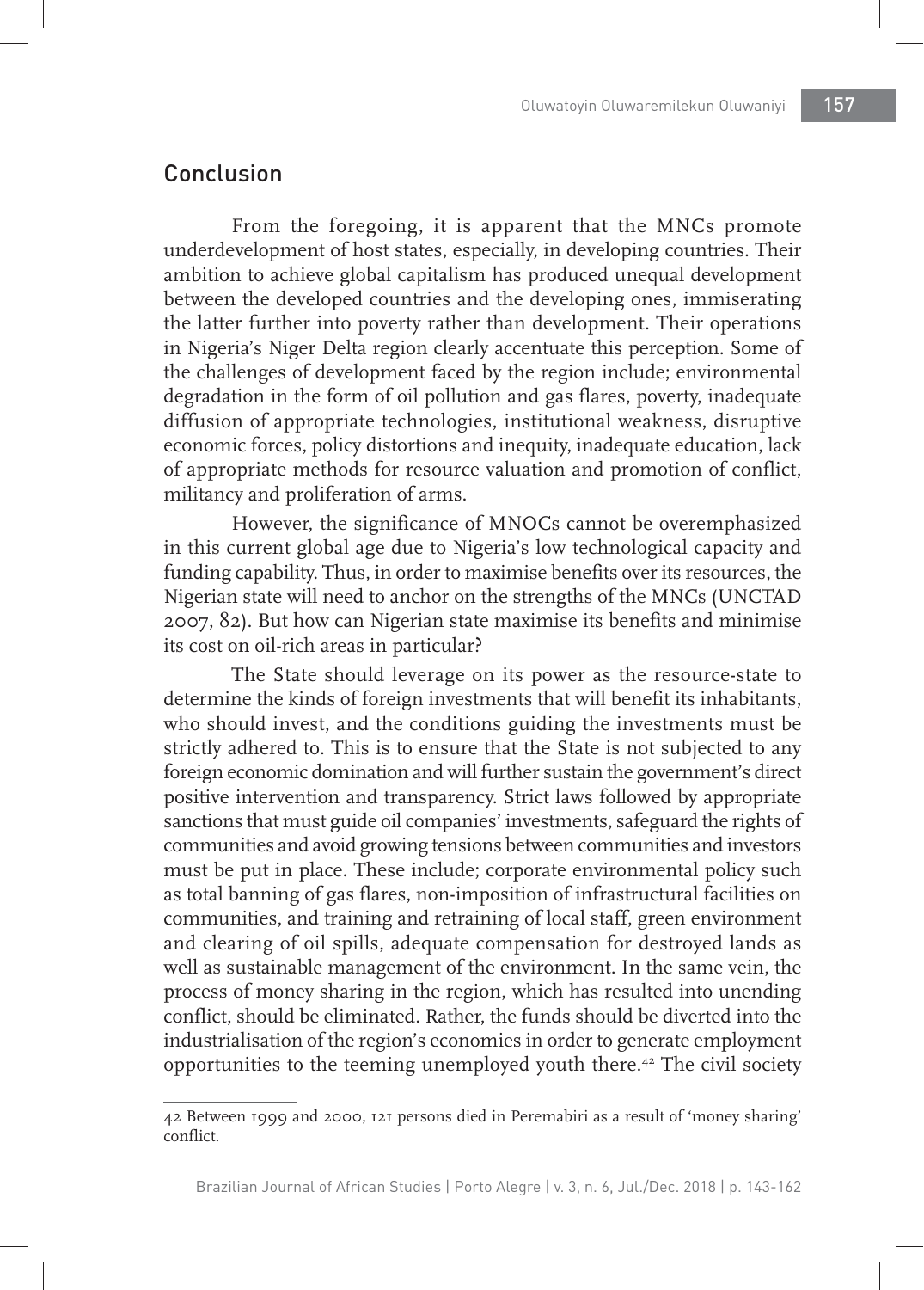should be encouraged to take a major role, defending the rights of the oil-rich, but underdeveloped communities with a focus on the collective and security needs of the locals in the Niger Delta region.

#### REFERENCES

- Ahiakpor, James C. W. 2016. "Multinational Corporations in the Third World: Predators or Allies in Economic Development?" *Religion and Liberty*, 2(6), July
- Agbo, A. 2008. "Hostage Economy: Oil Firms Flee Niger Delta", *TELL*, 23, June 9, 2008
- Ake, C. 1981. *A Political Economy of Africa.* London: Longman
- Akinlo, A. E. 2004. "Foreign Direct Investment in Nigeria: An Empirical Investigation" , *Journal of Policy Modelling*, 26: 627-39
- Anner and Hossain, 2014. "Multinational Corporations and Economic Inequality in the Global South: Causes, Consequences and Countermeasures" Paper Prepared for the 9<sup>th</sup> Global Labour University Conference, "Inequality within and Among Nations: Causes, Effects and Responses", Berlin, 15-17 May 2014
- Anyanwu, J. C., Oyefusi, S. A. , Oaikhenan, H, Dimowo, F.A. 1997. *Structure of the Nigerian Economy (1960-1997)*. Onitsha: Joeanne Educational Publishers
- Aremu. 2005. *Attracting and Negotiating Foreign Direct Investment with Trans-National Corporations (TNCs) in Nigeria*. Lagos: Market Link Communications
- Asu, F. 2017, "Nigeria Lost N217bn to Gas Flaring in 2016", *The Punch*, February 23
- Asuni, J. B. 2009, *Blood Oil in the Niger Delta*. USIP Special Report. Washington: United States Institute of Peace
- Baran, P. 1973. *The Political Economy of Growth with an Introduction by R. B. Sutcliffe*. Harmondsworth: Penguin Books
- Boele, R., Fabig, H., Wheeler, D. 2001. "The Story of Shell, Nigeria and the Ogoni People – Environment, Economy, Relationships: Conflict and Prospects for Resolution." *Sustainable Development*. 9:74-86.
- CBN. 1998. *CBN Statistical Bulletin*. Abuja: CBN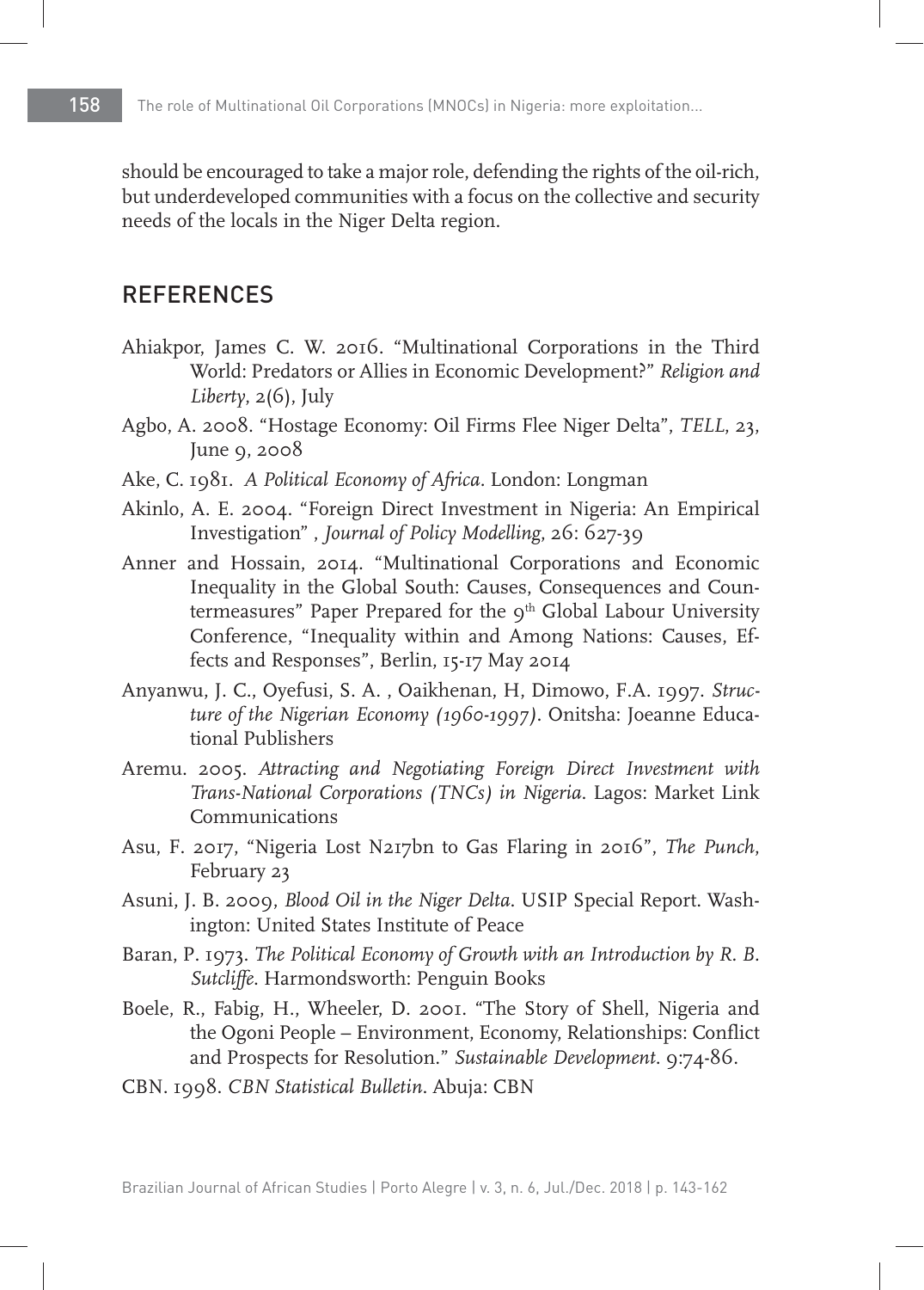- Ejovi, A. Ebie, S. and Akpokighe, O. 2014. "Globalization and Environmental Degradation of the Niger Delta Region of Nigeria," *Research on Humanities and Social Sciences* 4 (13): 142-152
- Ekubo and Abowei. 2011. "Aspects of Aquatic Pollution in Nigeria" *Research Journal of Environmental and Earth Sciences*, 3 (6): 673-693
- Eze, W. 2013. "Oil Exploration and Corporate Social Responsibility- A Case of SPDC Global Memorandum of Understanding (GMoU)" *Global Journal of Human Social Science, Sociology and Culture,* 13 (2): 15-21
- Facing Finance. 2004. "Royal Dutch Shell in Nigeria". http://www.facing-finance.org/en/database/cases/royal-dutch-shell-in-nigeria/
- Frynas, J. 2005. "The False Development Promise of Corporate Social Responsibility: Evidence from Multinational Oil Companies." *International Affairs* 81(3):581-598.
- Frynas, J. 2000. *Oil in Nigeria: Conflict and Litigation Between Oil Companies and Village Communities.* Hamburg: LIT VERLAG
- Gahel, M. and Bruner, H. 2003. *Global Inc.* New York: New Press
- Ghani, F. 2015. "Economic Role of MNCs in Developing Countries: A Case Study of Pakistan", *Journal of Political Science* XXXIII, 70
- Halperin, S. 1997. "In the Mirror of the Third World: Capitalist Development in Modern Europe. Ithaca, NY: Cornell University Press
- Ibaba, S. I. 2005. *Understanding the Niger Delta Crisis*. Port Harcourt: Amethyst and Colleagues
- Ikelegbe, A. 2004, "Crisis of Resistance: Youth Militias, Crime and Violence in the Niger Delta Region of Nigeria" African Studies Centre Seminar, Leiden, the Netherlands on 5<sup>th</sup> August.
- Karl, T. L. 1997. *The Paradox of Plenty: Oil Boom and Petro-States.* Berkeley: University of California Press
- Marchant, M. 2014. *CSR and Oil in the Niger Delta: Solution or Part of the Problem?* http://www.unrisd.org/ystp-marchant
- Nwankwo, A. 2011. "After Oil, what Next?" *Journal of Africa in a New World Orde*r 3 (2) 20-30
- NNPC. 2017. "Joint Venture Operations", http://nnpcgroup.com/NNP-CBusiness/UpstreamVentures.asp
- Obi, C. 2012. "Africa's International Relations Beyond the State: Insights from the Niger Delta" Tim Murithi (ed), *Handbook of Africa's International Relations.* London: Routledge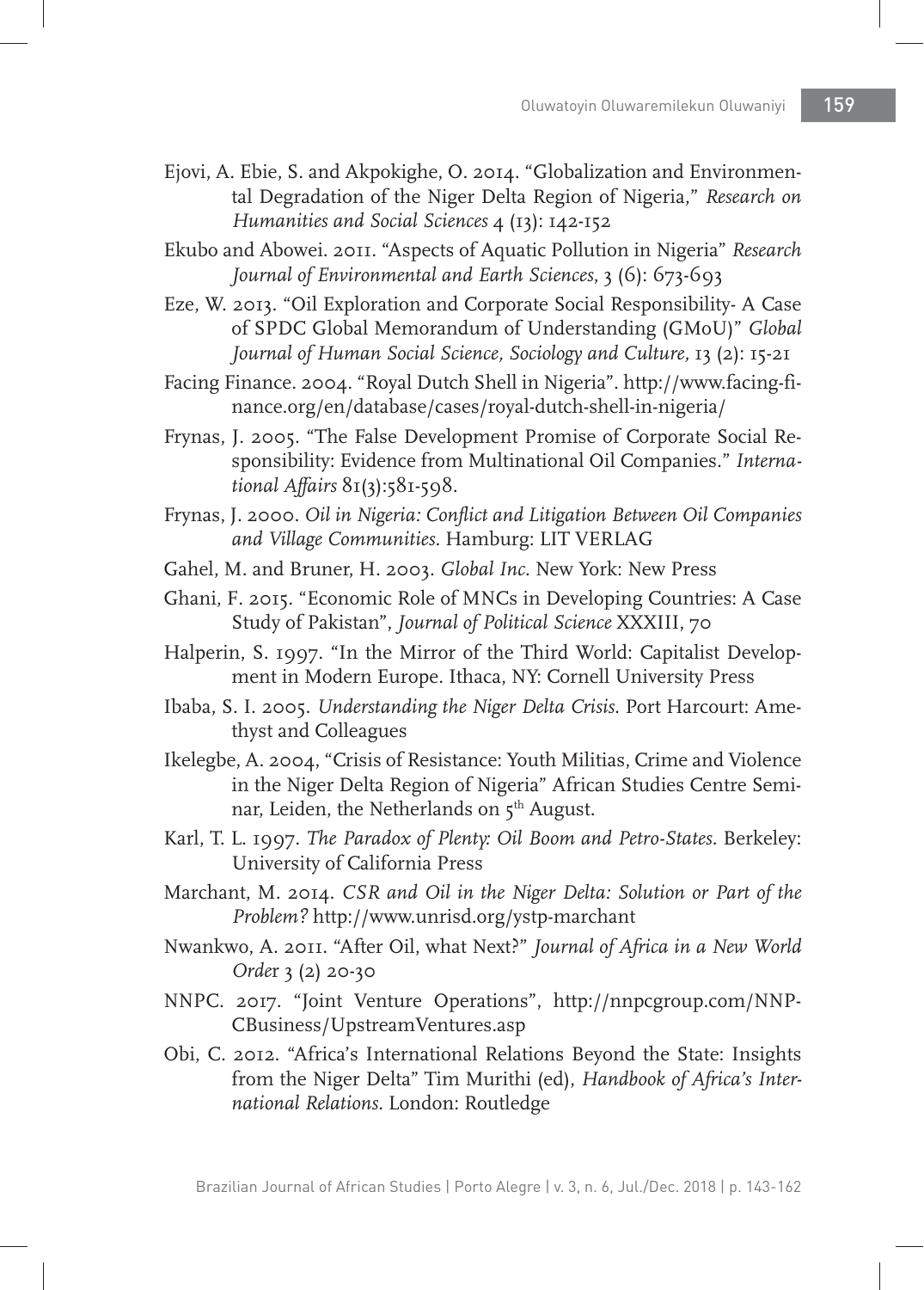- Obi, C. and Rustad, S. 2011. "Introduction: Petro-Violence in the Niger Delta-the Complex Politics of an Insurgency", C. Obi. and S. Rustad (eds), *Oil and Insurgency in the Niger Delta* London: Zed Books, 1-27
- Obi, C. 2004. "Globalization in Nigeria's Oil Industry: Implications for Local Politics" A. Agbaje et al (eds), *Nigeria's Struggle for Democracy and Good Governance*, A Feetschrift for Oyeleye Oyediran. Ibadan: University Press
- Okaba, B. O. 2005. Petroleum Industry and the Paradox of Rural Poverty in the Niger Delta, Benin City: Ethiope Publishing
- Okafor, C. 2017. "NNPC: Nigeria Drops to Seventh Highest Gas Flaring Country,. https://www.thisdaylive.com/index.php/2017/04/03/nnpc-nigeria-drops-to-seventh-highest-gas-flaring-country/
- Oluwaniyi, O. O. 2017. "The Challenges of Reintegration in Post-Conflict Peacebuilding: The Case of Nigeria's Niger Delta Region." *African Peacebuilding Network* (APN) Working Paper (to be published)
	- . 2014. Post-Amnesty Reintegration and Peacebuilding Challenges in Nigeria's Niger Delta Region: The Way Forward" in *Kujenga Amani*, April 7
		- . 2011a. Women's Protests in the Niger Delta" , C. Obi. and S. Rustad,(eds), *Oil and Insurgency in the Niger Delta* London: Zed Books, 150-166
	- . 2011b. "Post-Amnesty Programme in the Niger Delta: Challenges and Prospects" *Conflict Trends*, Issue 4.
	- . 2010. "Oil and Youth Militancy in Nigeria's Niger Delta Region", Journal of Asian and African Studies 20 (10), 1-17
- Omeje, K. 2008b. "Extractive Economies and Conflicts in the Global South: Re-engaging Rentier Theory and Politics" Kenneth Omeje (ed), *Extractive Economies and Conflicts in the Global South: Multi-Regional Perspectives on Rentier Politics.* Aldershot: Ashgate.
	- . 2006. *High Stakes and Stakeholders: Oil Conflict and Security in Nigeria*. Aldershot: Ashgate.

 . 2005. "Oil Conflict in Nigeria: Contending Issues and Perspectives of the Local Niger Delta People" *New Political Economy* 10 (3), 321- 334

Owugah, L. 2000. *Political Economy of Resistance in the Niger Delta* Benin City: ERA/ Friends of the Earth.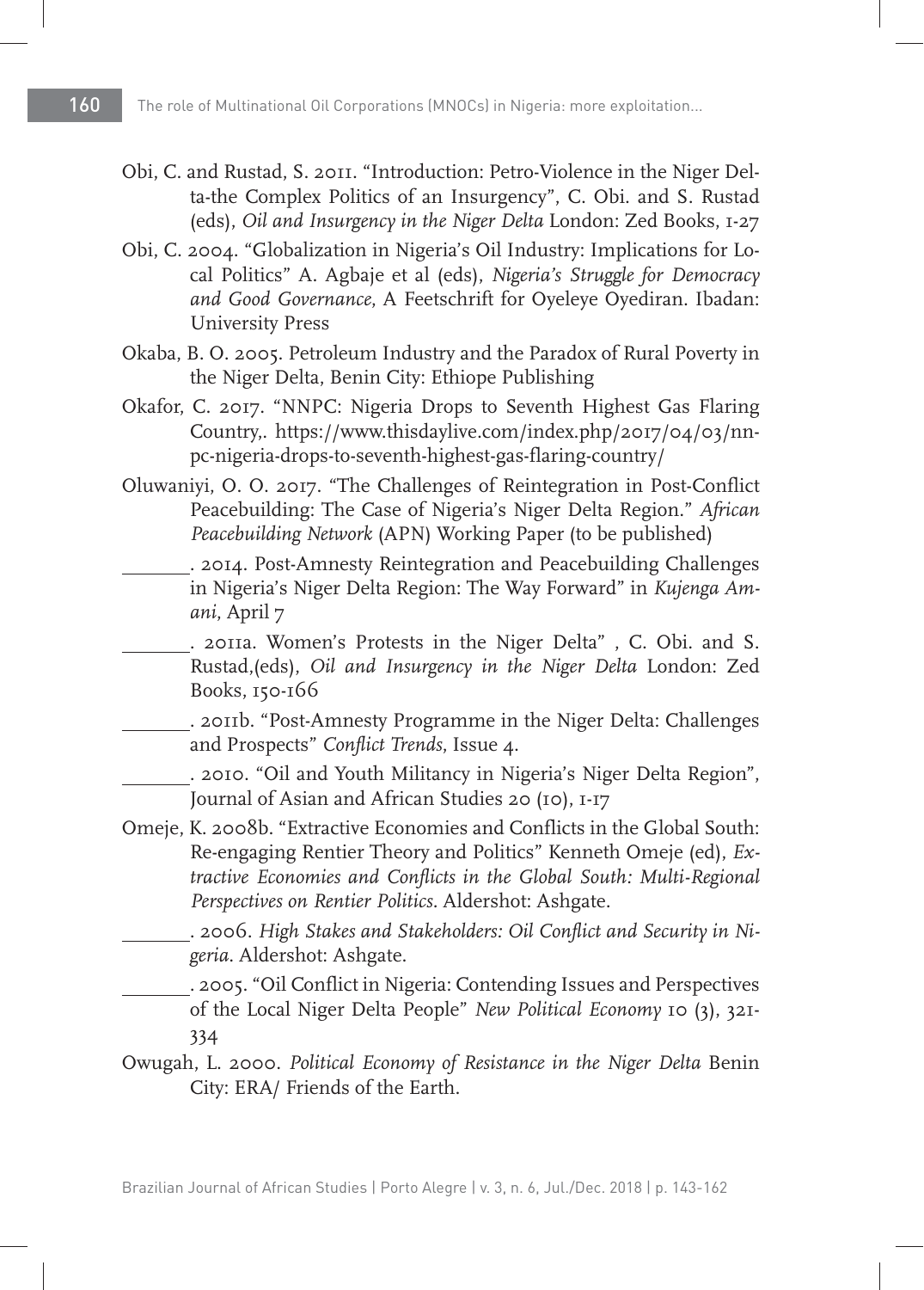- Rawlings, S. 2007. The Multinational Companies: Instrument for World Growth" *Journal of Commerce* 5 (2), 25-33
- Ruccio, D F. 2012. Development and Globalisation: A Marxian Analysis. London: Routledge
- Soremekun, K. 2011. "Nigeria's Oil Diplomacy and the Management of the Niger Delta Crisis" C. Obi. and S. Rustad,(eds), *Oil and Insurgency in the Niger Delta* London: Zed Books, 99-114
- te Velde, D. 2001. *Policies Towards FDI in Developing Countries: Emerging Best Practices And Outstanding Issues.* London: Overseas Development Institute. March
- Todaro, M. P. and Smith, S. C. 2003. *Economic Development*. Bloomberg: Pearson Education Limited
- Todaro, M. P. 1981. *Economic Development in the Third World* 2nd ed. London
- Ukeje, C. 2002. "Oil Communities and Political Violence: The Case of Ethnic Ijaws in Nigeria's Delta Region" *Terrorism and Political Violence,*  13 (4) (Winter 2001), 15-36
- UNCTAD 2013. *World Investment Report: Global Value Chains, Investment and Trade for Development.* New York and Geneva: United Nations
	- . 2009. *World Investment Report: Transnational Corporations*. New York and Geneva: United Nations
	- . 2007. *World Investment Report: Transnational Corporations, Extractive Industries and Development*. New York and Geneva: United Nations
		- . 1999. *World Investment Report 1999: Foreign Direct Investment and the Challenge of Development.* New York and Geneva: United Nations
- UNDP. 2016. *Human Development Report on Nigeria*, 2015. New York: UND
- United Nations Environment Program (UNEP). 2011. *Environmental Assessment of Ogoniland.* http://postconflict.unep.ch/publications/OEA/ UNEP\_OEA.pdf
- Wig A. and Kolstad, I. 2010. "Multinational Corporations and Host Country Institutions: A Case Study of CSR Activities in Angola", *International Business Review* 19 (2) 178-190